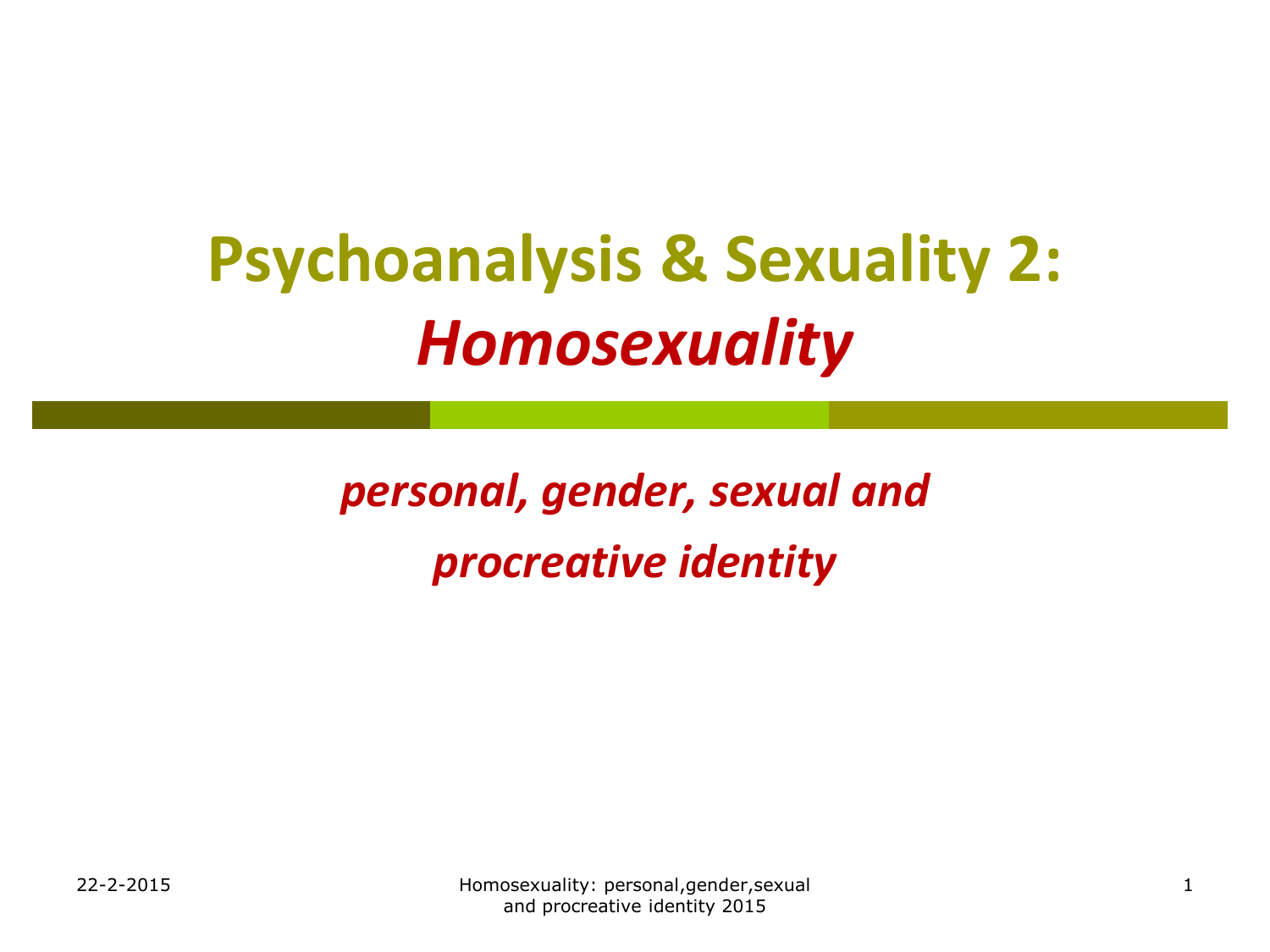#### $\blacksquare$  R.C. Friedman & J.I.Downey (2002): Sexual Orientation and Psychoanalysis *Sexual science and clinical practice* New York, Columbia University Press

 R.C. Friedman & J.I.Downey (2008): Sexual Orientation and Psychodynamic Psychotherapy *Sexual science and clinical practice.*  New York, Columbia University Press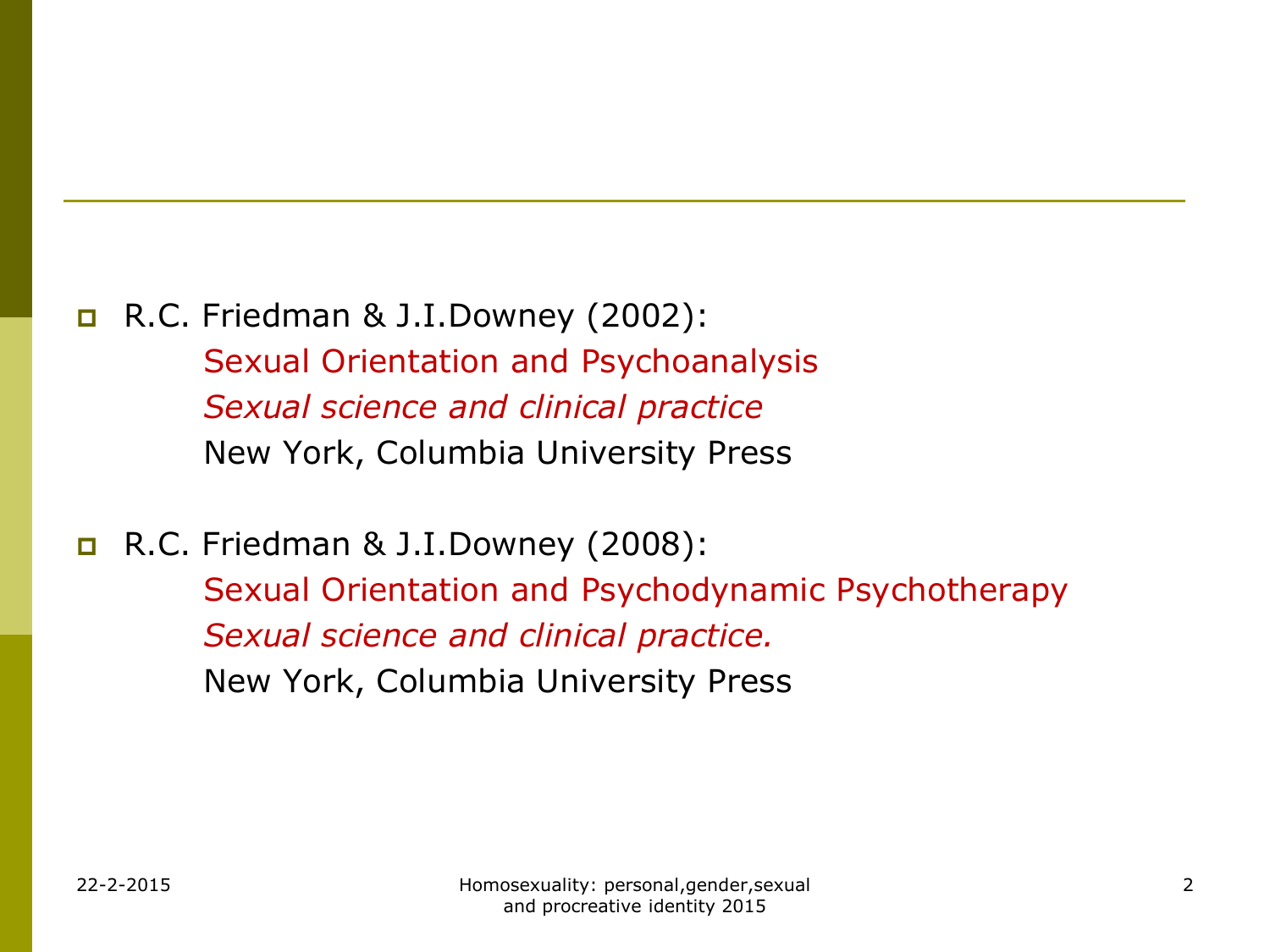# **Three essays on the theory of sexuality (1905)**

- It is about the development from the early infantile (pregenital)sexuality to the genital (adult) sexuality
- Difference between drives and component drives
- Sexual excitement is connected to the erotogenic zones: those parts of the body on which the child can experience sexual pleasure
- So Freud describes the sexual development related to those erotogenic zones
	- **Cal character**
	- **Anal character**
	- **Phallic character**
	- Oedipal character
	- Genital character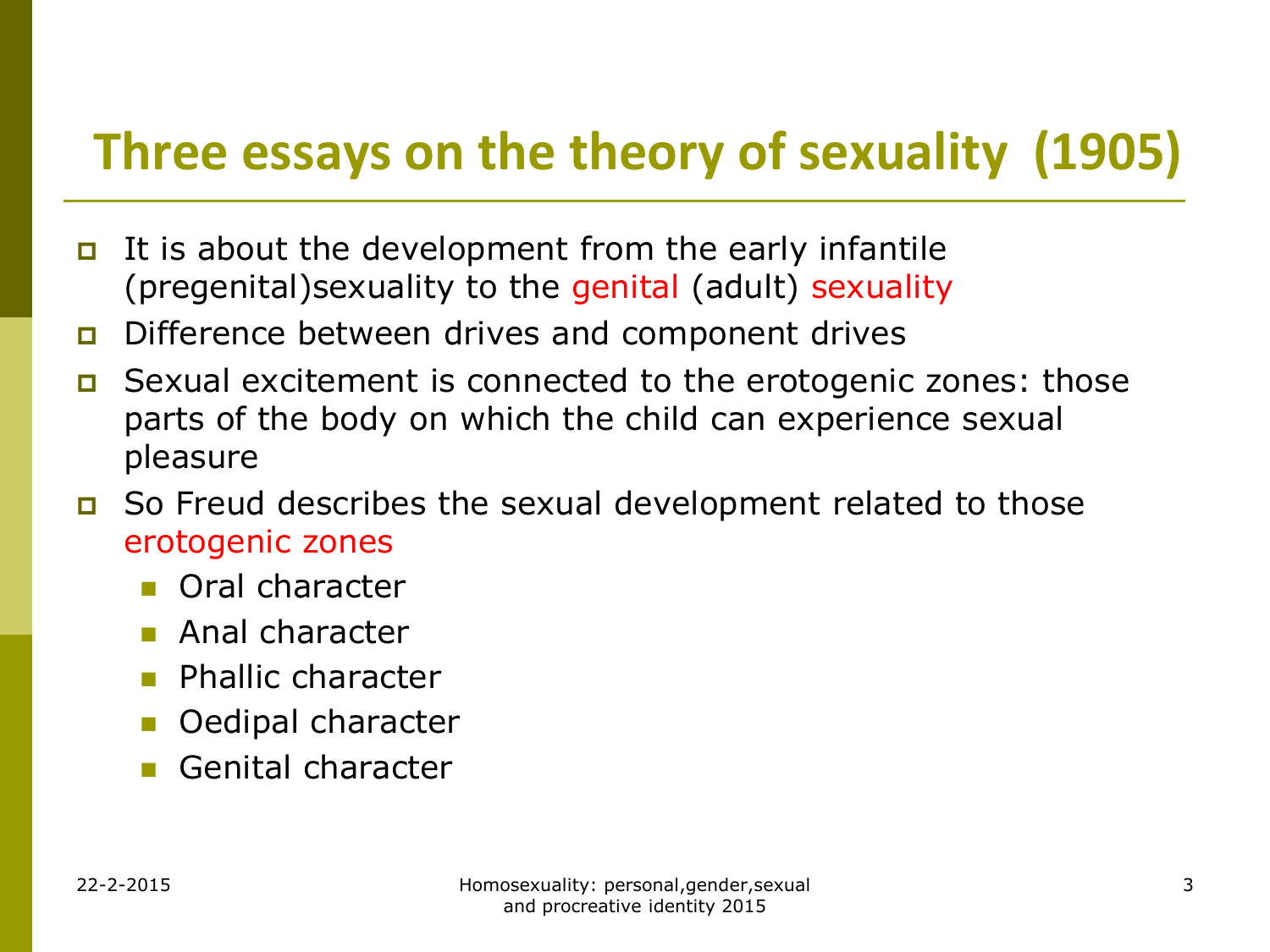# **Three essays on the theory of sexuality (1905)**

#### Sexual identity was seen as related to:

- The oedipal constellation
- **The discovery of the differences between the sexes**
- Castration anxiety and Penis envy
- Psychosexual development closes during puberty/adolescence
- Nowadays identity formation is about the quality:
	- Of the self esteem from beginning of life,
	- Of the exploration of the self and the other
	- **The importance of oedipal constellation is relative as is the** discovery of the differences between the sexes
	- It is more about the separation and in that sense about the loss of the mother. More about the helplessness of the child in relation to the overwhelming powerfull preoedipal mother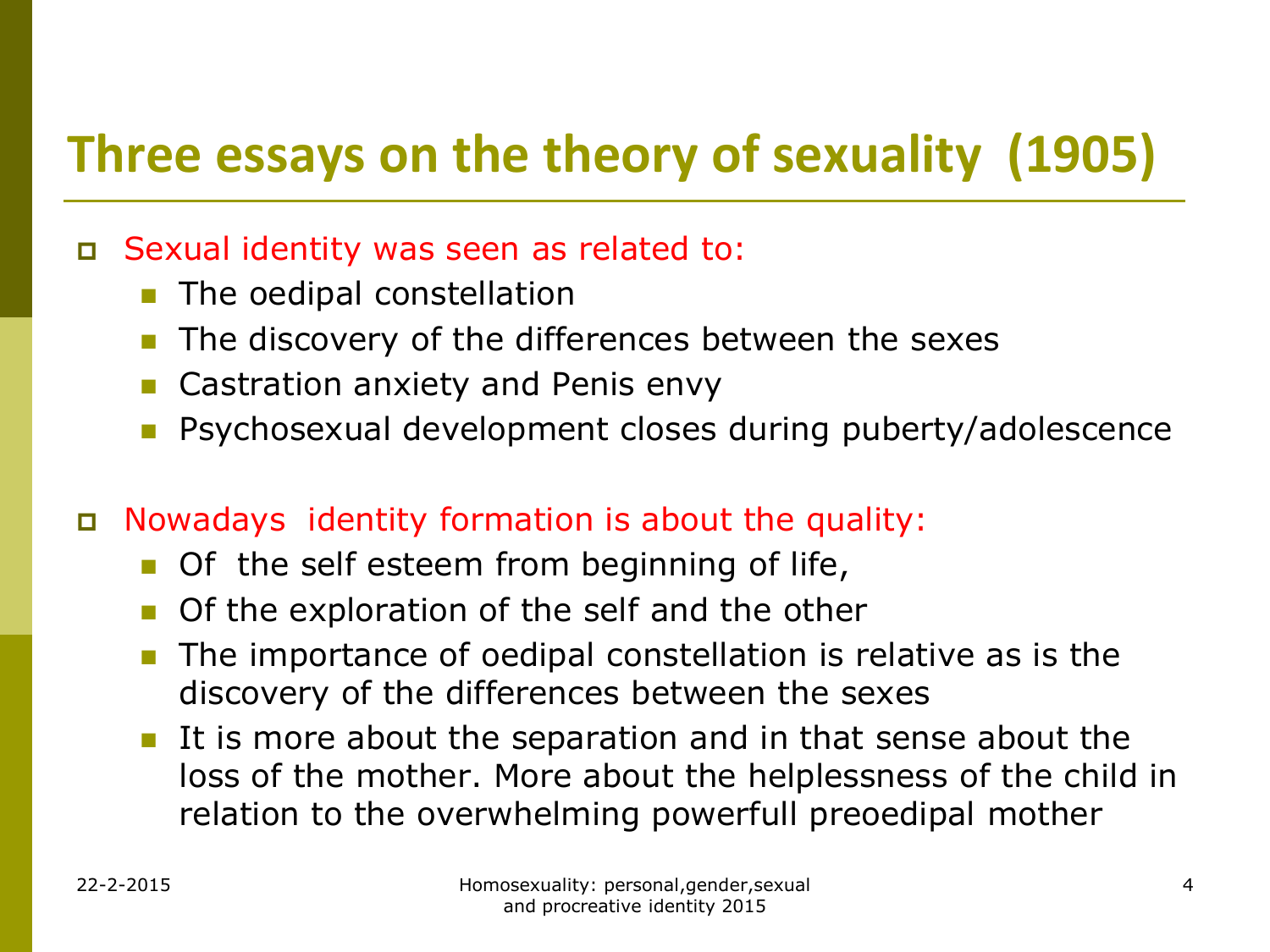# **The oedipal conflict**

#### Freud

Oedipus is about murdering the father and marrying the mother

#### After Rank,Ferenczi and Horney

- Oedipus is first about separating from the mother and (when that went on in an inadequate way) after that murdering the father and marrying the mother
- It is about the putting in perspective of the oedipus complex. That created space for another way of thinking about homosexuality within psychoanalysis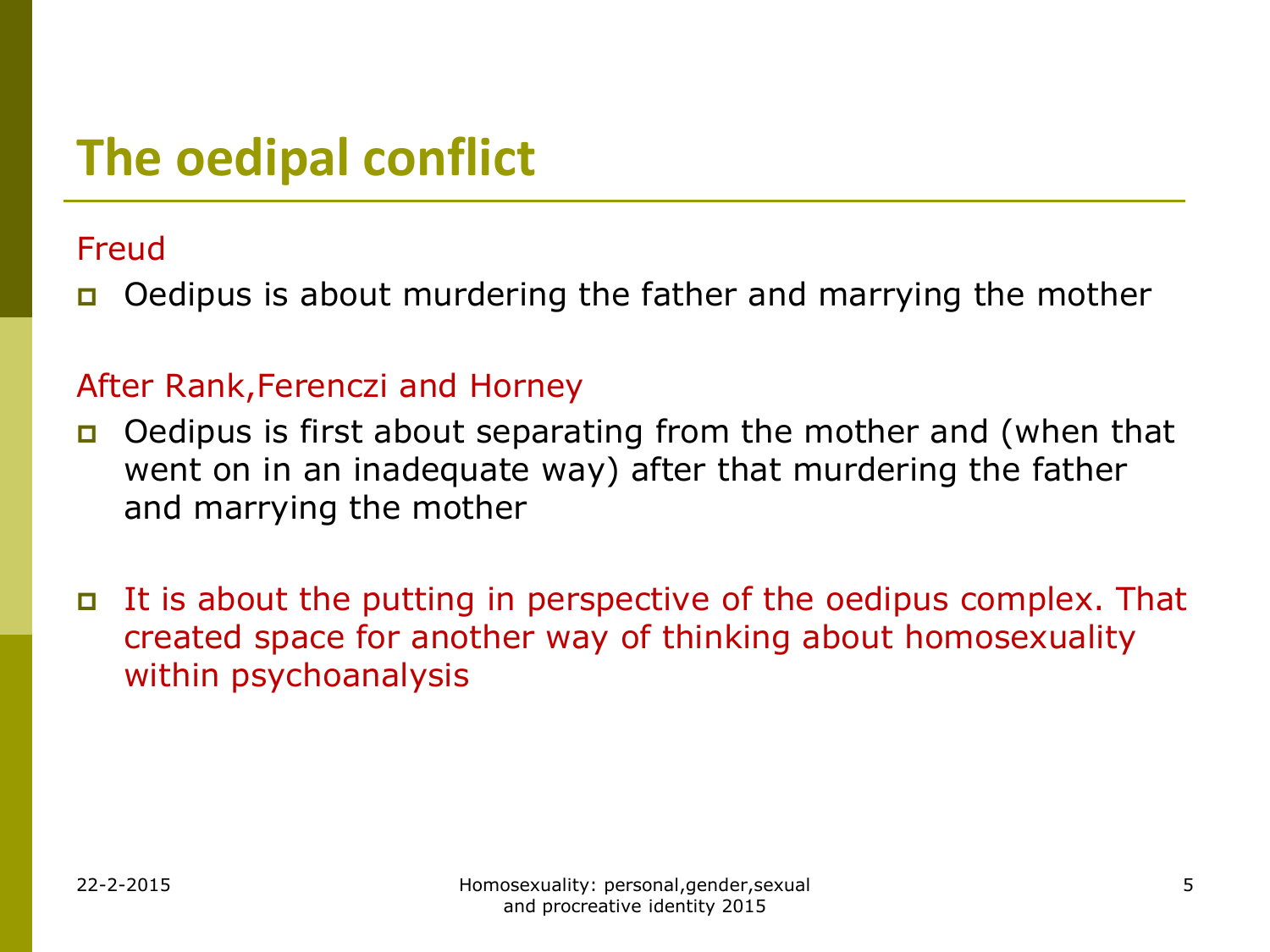### **Fonagy: sexuality**

#### The development of Sexuality is related to

- Adequate mirroring of affects
- To affect regulation
- The development of psychosexuality is determined by
	- **The intimacy of the early object relations**
	- **Early peri and prenatal sensomotoric experiences**
- Mental functioning is rooted in fysical experiences
- Sexuality in early childhood exist but is difficult to mirror by the primairy objects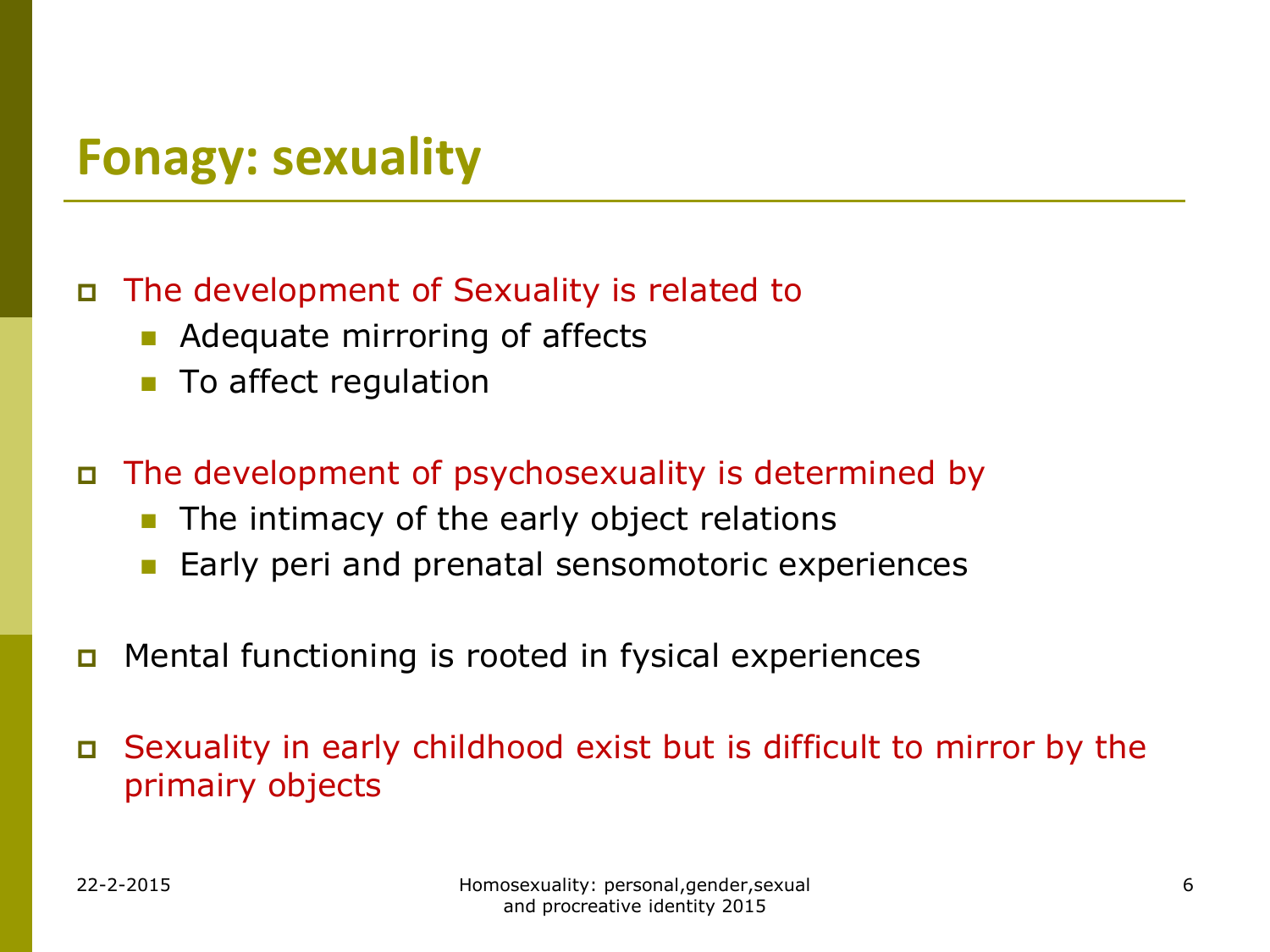# **Sexuality**

- Because of its early roots sexuality is not totally part of the consciousness and cannot be mentalized, because the ability to mentalize is not yet available
- **D** Next to that research shows that in case of sexuality, mirroring by parental figures and by that containing fall short.
- The child cannot mentalize what the parents are not able to mentalize
- Sexual excitement cannot fully represented in a mental way
- It cannot be an integrated part of the self, in a way it will be experienced as "strange" or "alien"  $\rightarrow$  sexual experiences are in a way uncongruent or not cohesive/ integrated with the self
- Sexual excitement will be experienced in the other and because of that it can be experienced with the other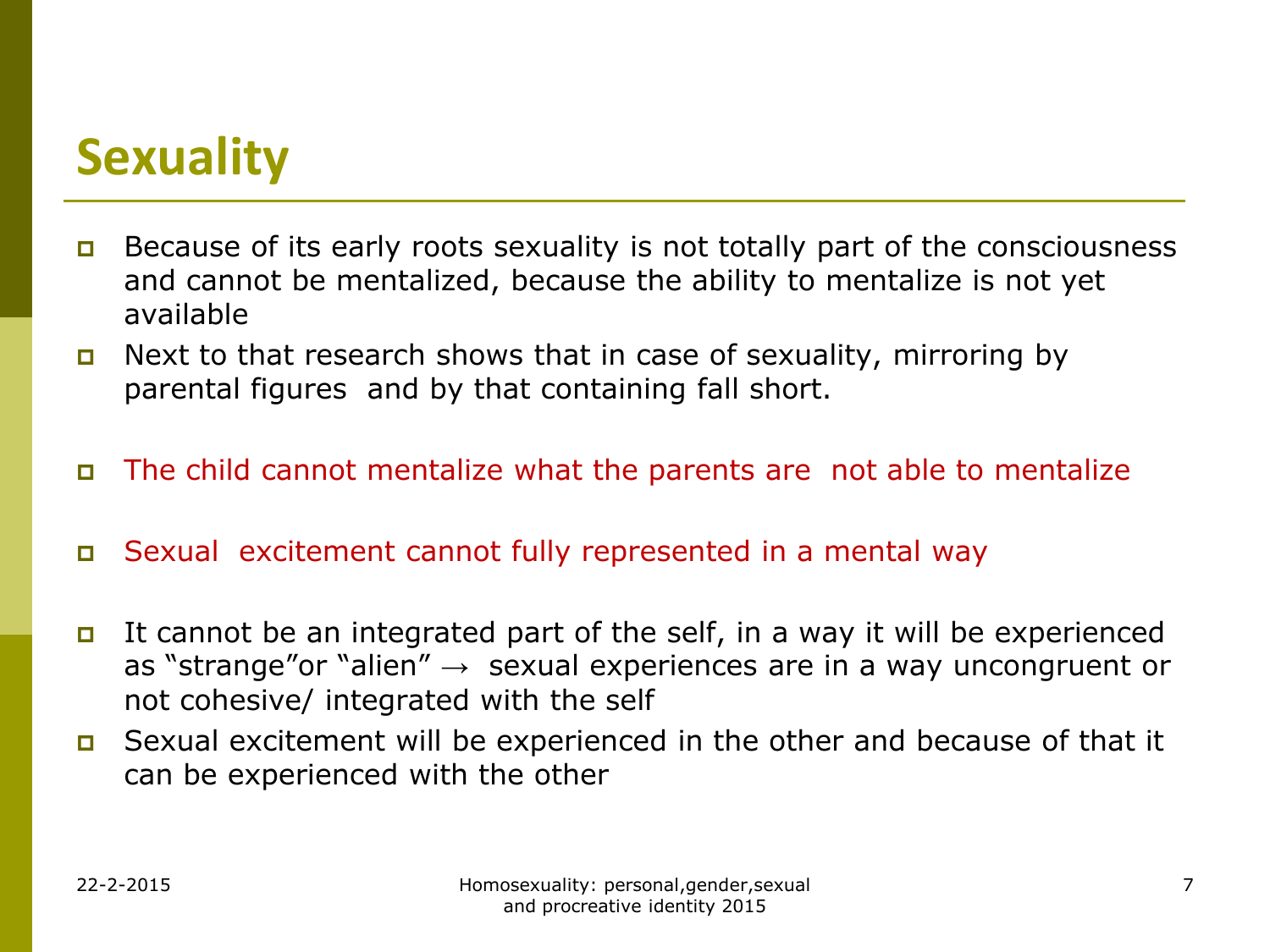### **Homosexuality**

- **Homosexuality is not a form of pathology, it is a form of object** relational functioning in relation to a form of personal, gender,sexual and procreative identity.
- It is an expression of sexuality
- During their development towards a firm personal,gender,sexual and procreative identity homosexual people will meet some risc factors, they should find a way to cope with them

#### **Otherwise they could develop an internalized homophobia**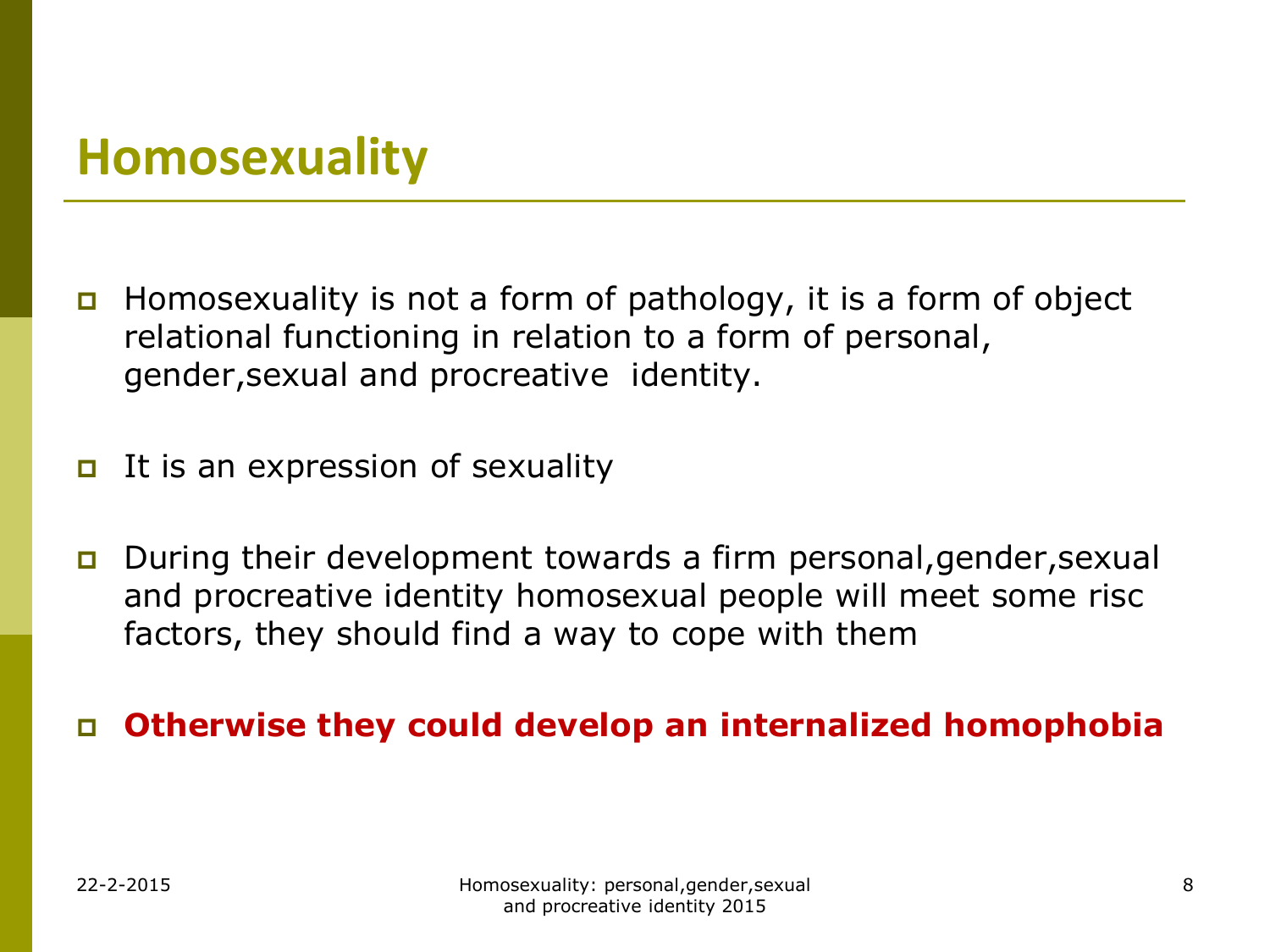### **Homosexuality**

- **Homosexuality as a phenomenon is there since prehistoric times**
- **p** Prevalence more or less the same across different cultures
- **n** Freud believed that all people have inherited bisexual dispositions and many varieties of love and desire are experienced as alternative pathways to intimacy
- In sexual orientation, there should be differentiated between:
	- **Sexual fantasy**
	- **Behavior and identity**
- Recently (20th century) both aspects are integrated (Cohler and Galatzer- Levy 2000).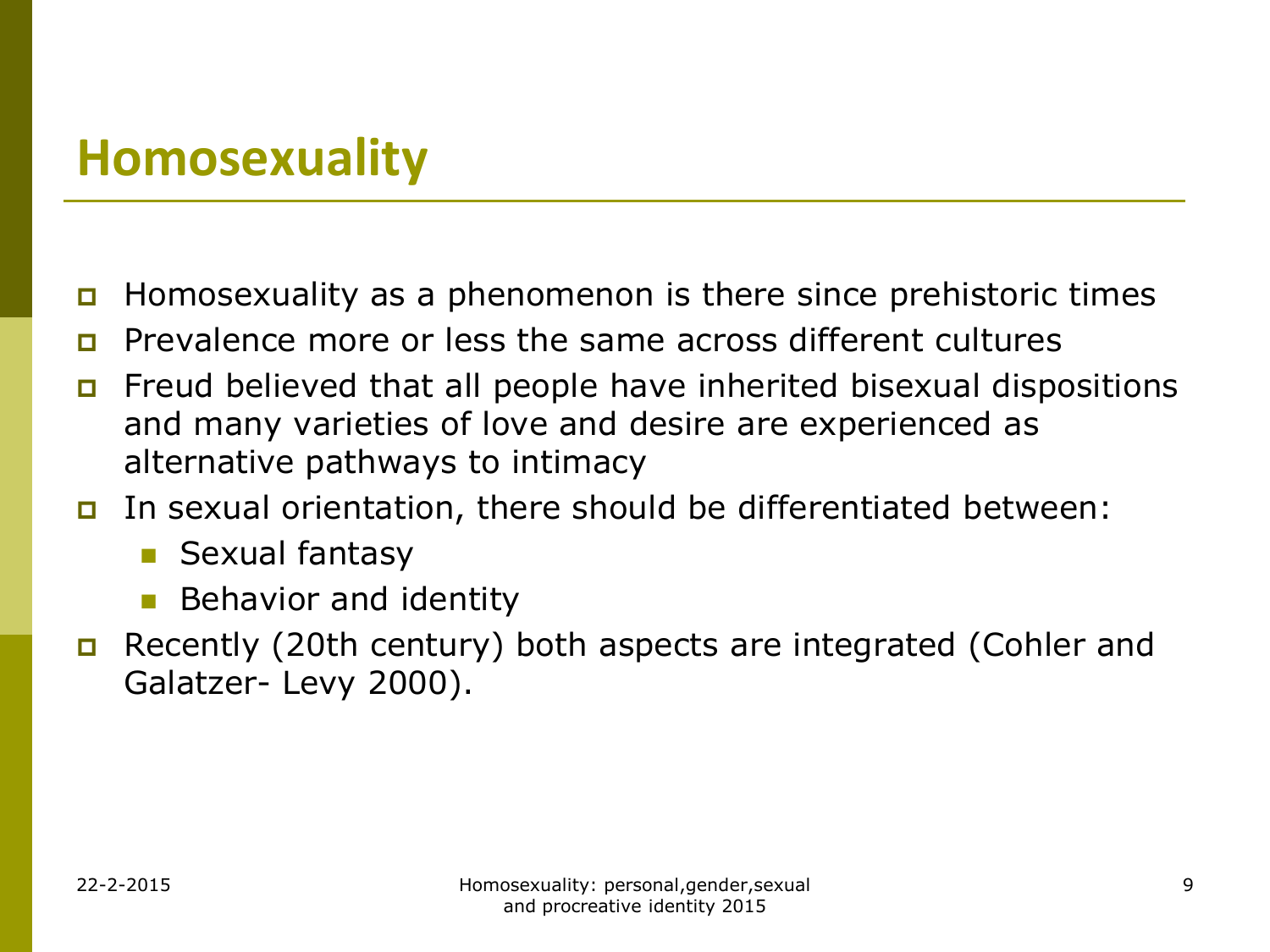# **Psychic Development**

- **D** Constitutional self
- Comprises inborn personality characteristics including
	- **Sexual identity**
	- **Constitutional developmental capacities**
	- Genetic-risk factors for the development of psychopathology (Gergely 2007)
- The self must take an active role as a mental agent interacting with its environment to construct its own personal and sexual identity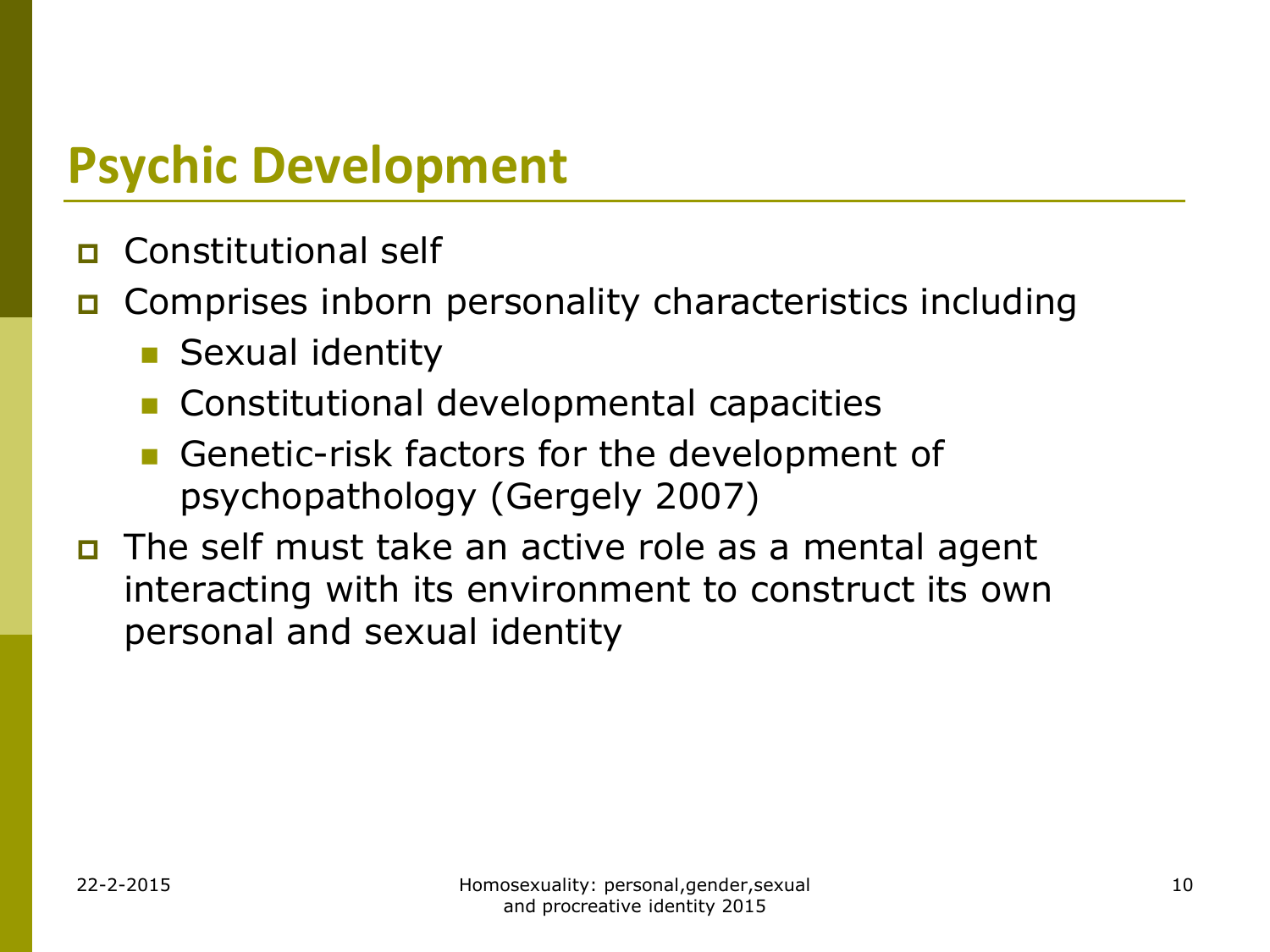### **Homosexuality**

- Psychic development is the result of the interaction of the constitutional (genetic, non mentalized) self and psychosocial experiences
- The development of the Self is determined by the self concept or identity
	- Self as object ("Me Self")
	- Self as agent/subject ("I Self")
- **Sexual Identity** is related to
	- **personal identity**
	- **gender identity**
	- procreative identity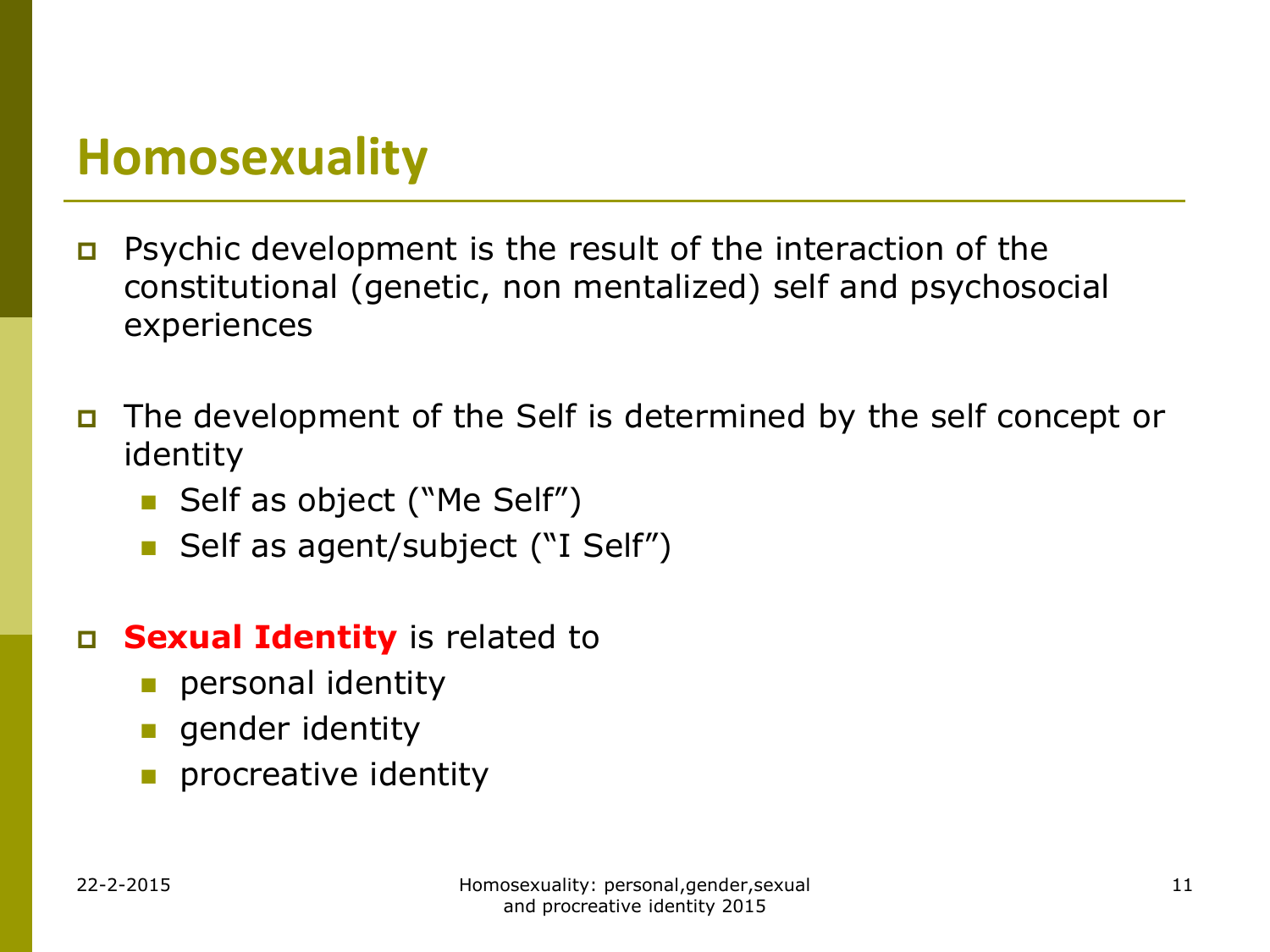### **Personal Identity**

- The development of the conscious sense of self starts by the age of one year and a half.
- $\Box$  The toddler recognizes itself in a mirror
- In early childhood the self representations are determined by the mirroring interaction with the parental figures.
- During latency and adolescence it is also determined by the the mutual affirmative interactive process with peers and school
- In the beginning the representations of the self are concrete during adolescence they become more abstract and more dependent on romantic attractiveness,status at school and work (Harter 2012)
- **n** Mirroring (Fonagy 2002) is about the mechanism of affect or self mirroring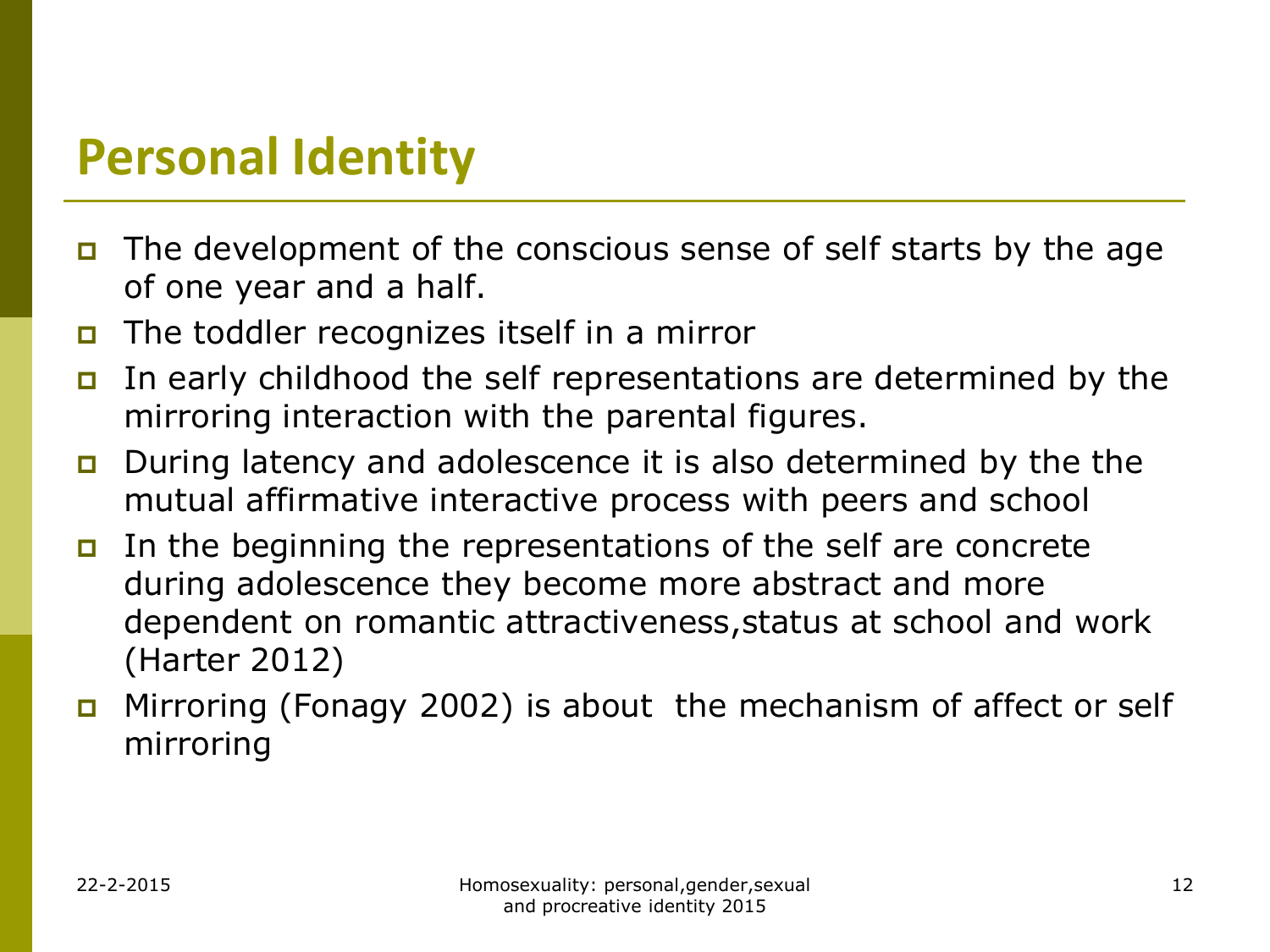# **Affect & Self Mirroring**

#### **Affect Mirroring**

- 1. Focal Attention and recognition of the affect
- 2. Interpretation and representation of the affect
- 3. Modulation of the affect
- 4. Expression of an emotional response or action

#### **Leading to the development of Mentalized Activity**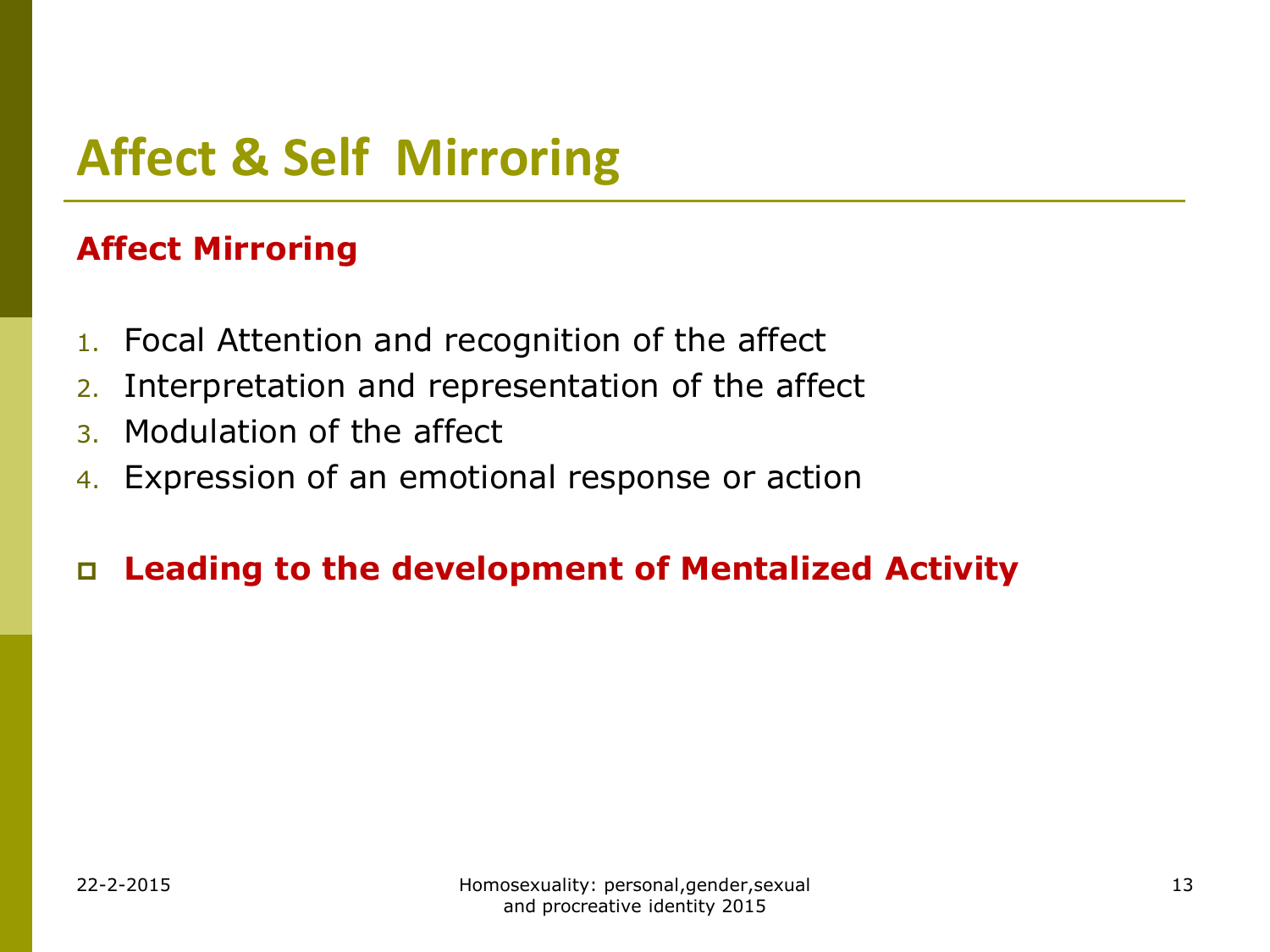# **Affect & Self Mirroring**

#### **Self Mirroring**

- 1. The contingent mirroring of constitutional self states construction of secondary (psychic)representations of the self: sensitivity
- 2. Apart from the *realistic* self representation of the parent
- When the parent mirrors a *realistic* self representation the mirroring is not-contingent: non sensitive
- It is about the development of the autobiographical self through congruent mirroring by the parent of the authentic self of the child
- If the mirroring is not contingent the child will develop alienated secondary self-representations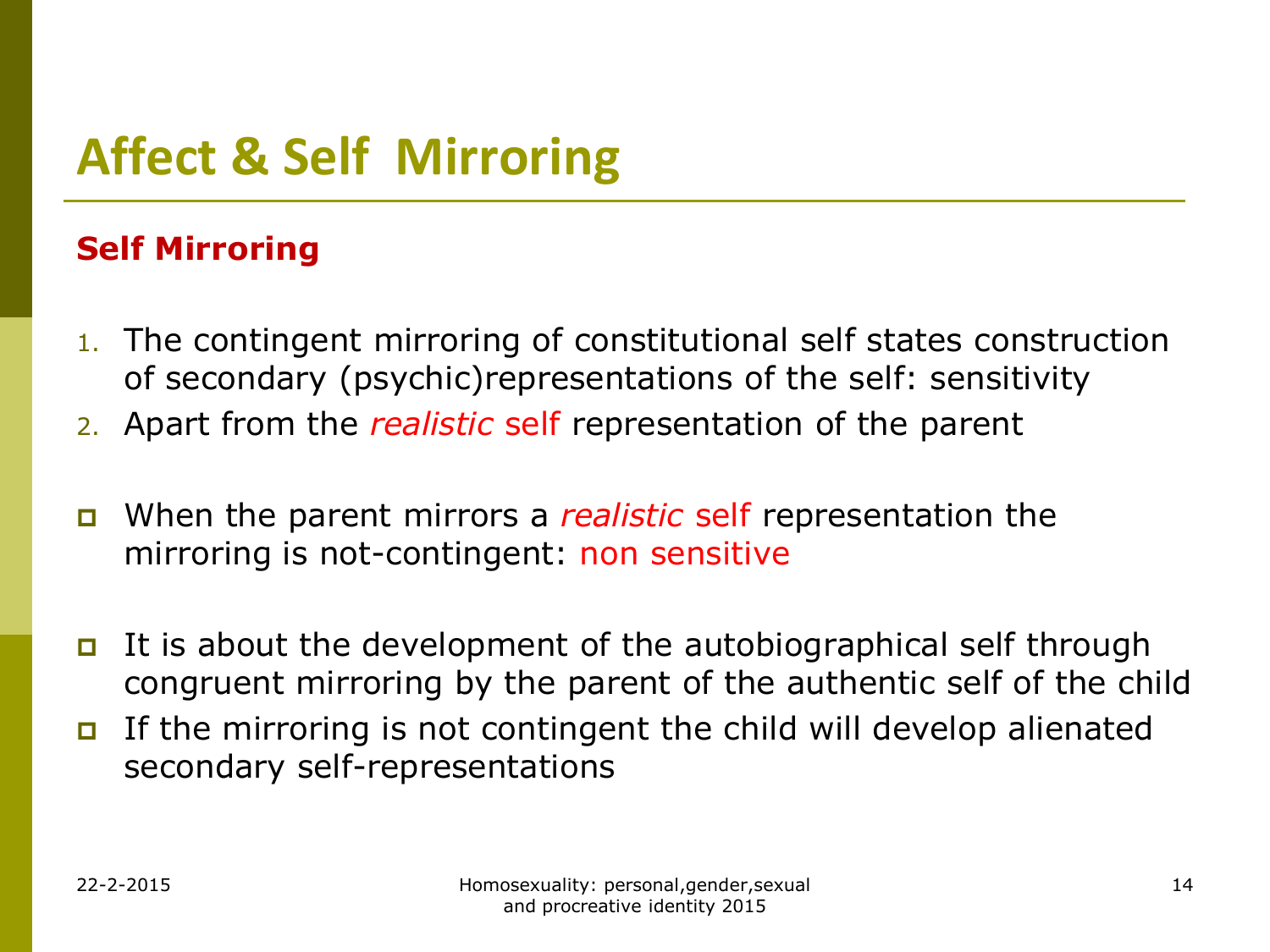### **Personal Identity**

- Should be definetely created during Adolescence
- Denotes a sense of consistency and continuity of the self as well as a sense of personal norms and ideals
- Adolescence should be a period of "Moratorium" to discover and create the various aspects of the authentic adult identity (Erikson 1968)
- In the formation of identity the peer group is very important
- **D** They mirror and admire each other in joint activities and ideas  $\rightarrow$ mutual mirroring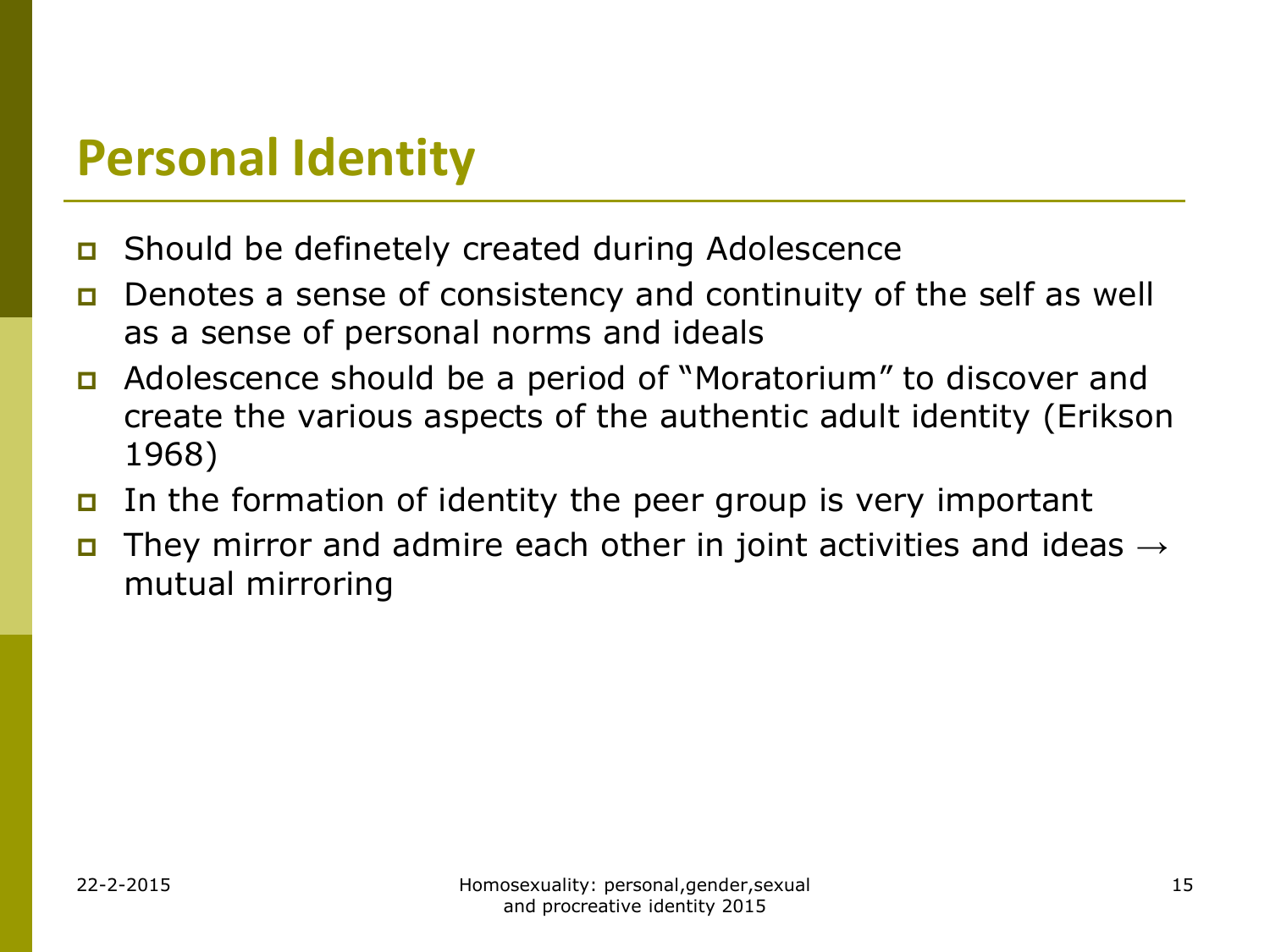### **Personal Identity**

- Identity formation asks for a private space, free from the rules and restrictions of the parental home. But they should have the opportunity to fall back occasionally on the secure base of their parental home
- Homosexual adolescents need the homosexual subculture as their needed private space to develop their sexual and personal identity.
- Those homosexual peer group is very important in the process of coming out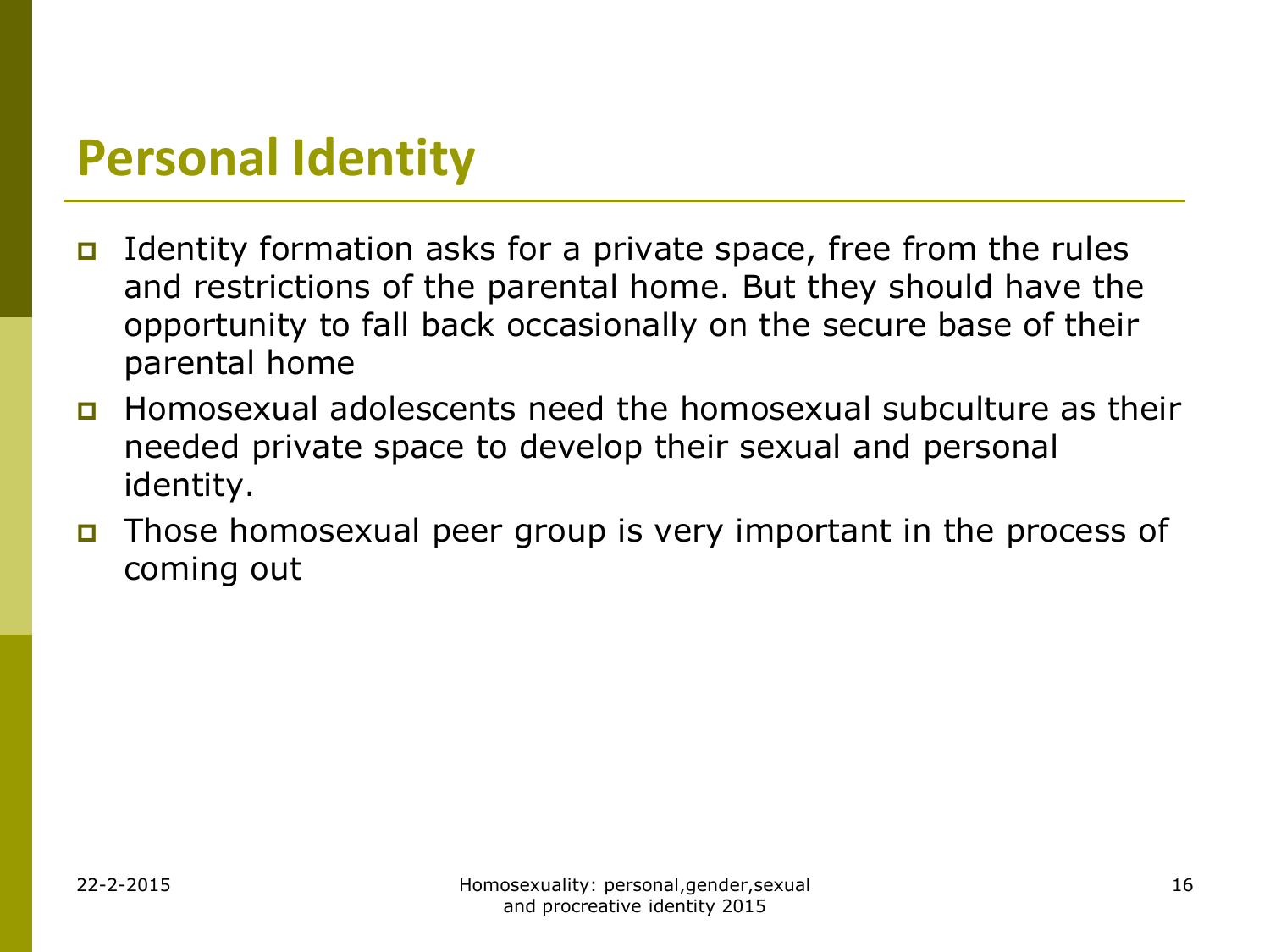- The development of the sexual identity starts with the unmentalized constitutional self
- Inborn-neurobiological factors play an important role
- The development of the sexual identity has to do with:
	- **Gene-expression**
	- Neurochemical and brain development
- Before the social changes in the seventies sexual identity was not a prominent issue. Social stigma played a powerful role
- In 1973 APA removed homosexuality as a diagnostic category from the DSM (perversion)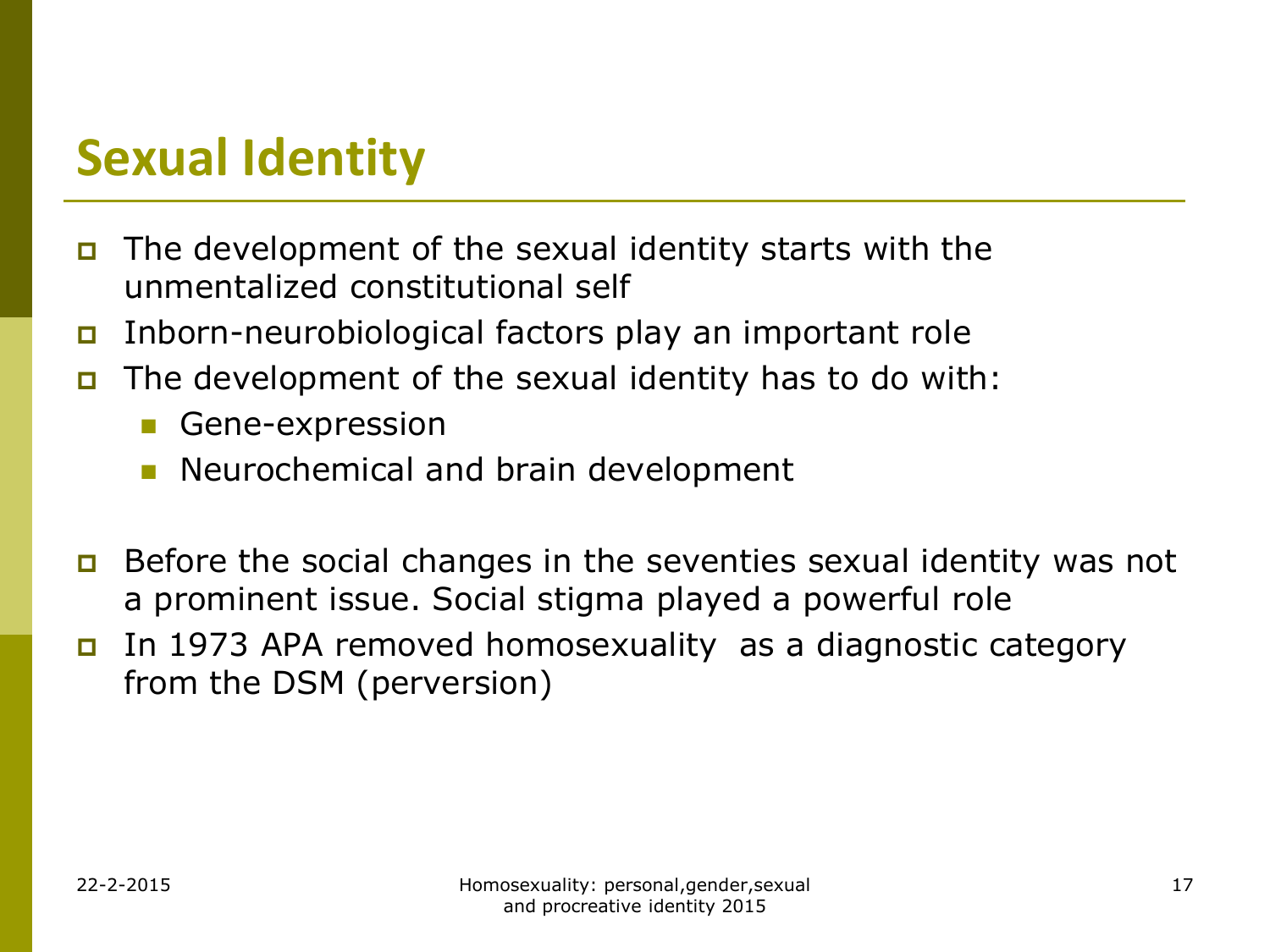### **Gene-Expression**

- 17 year old adolescents (an age in which the sexual identity is not yet fully crystalized) who were reared in lesbian families 0% of the girls and 5.4. of the boys identified themselves as homosexual, while 18% of the girls identified themselves on the bisexual spectrum (Gartrell 2011)
- In a study about adult sons of gay fathers 9% showed a homosexual orientation (Bailey 1995)
- In the average population approximately 3% of the females and 4% of the males express exclusive homosexual desires
- Children of homosexual parents grow up predominantely identifying as heterosexual (Tasker and Patterson 2007)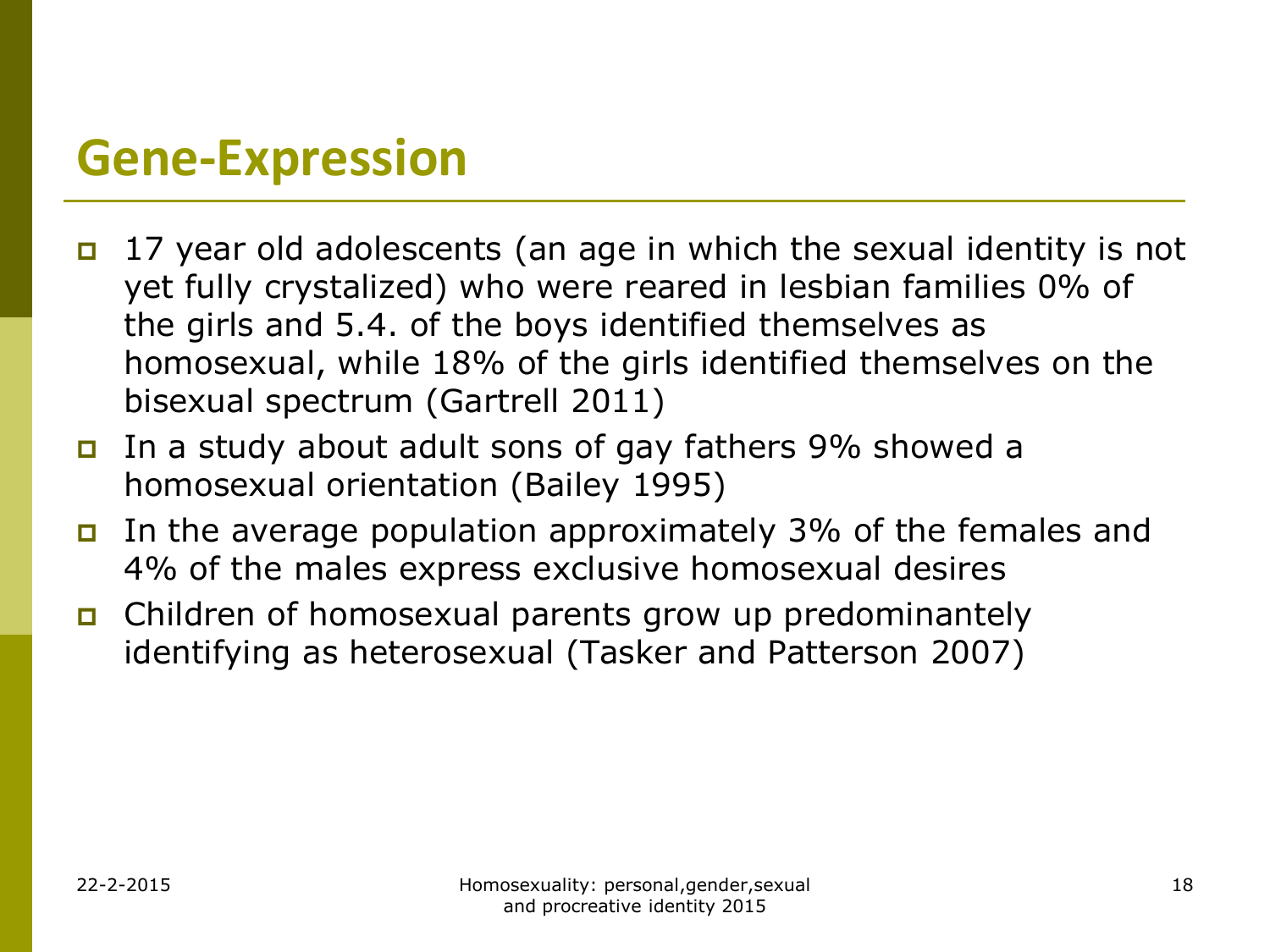### **Neurochemical and Brain Development**

- Sexual differences within the brain in terms of:
	- Gender identity (male, female)
	- Gender role behavior (masculinity, femininity)
	- Sexual identity (erotic fantasy and the desire for intimite relationships)

Are under the influence of prenatal androgens

- **P** Prenatal androgens determine the development of maleness. If there are no prenatal androgens, the foetus will be female
- The Prenatal Androgen Theory postulates that male homosexuality is due to a variation in levels or function of prenatal androgens.
- $\Box$  Such a variation is only present prenatally. Among adults there is no difference in sex-hormone level of homo or heterosexuals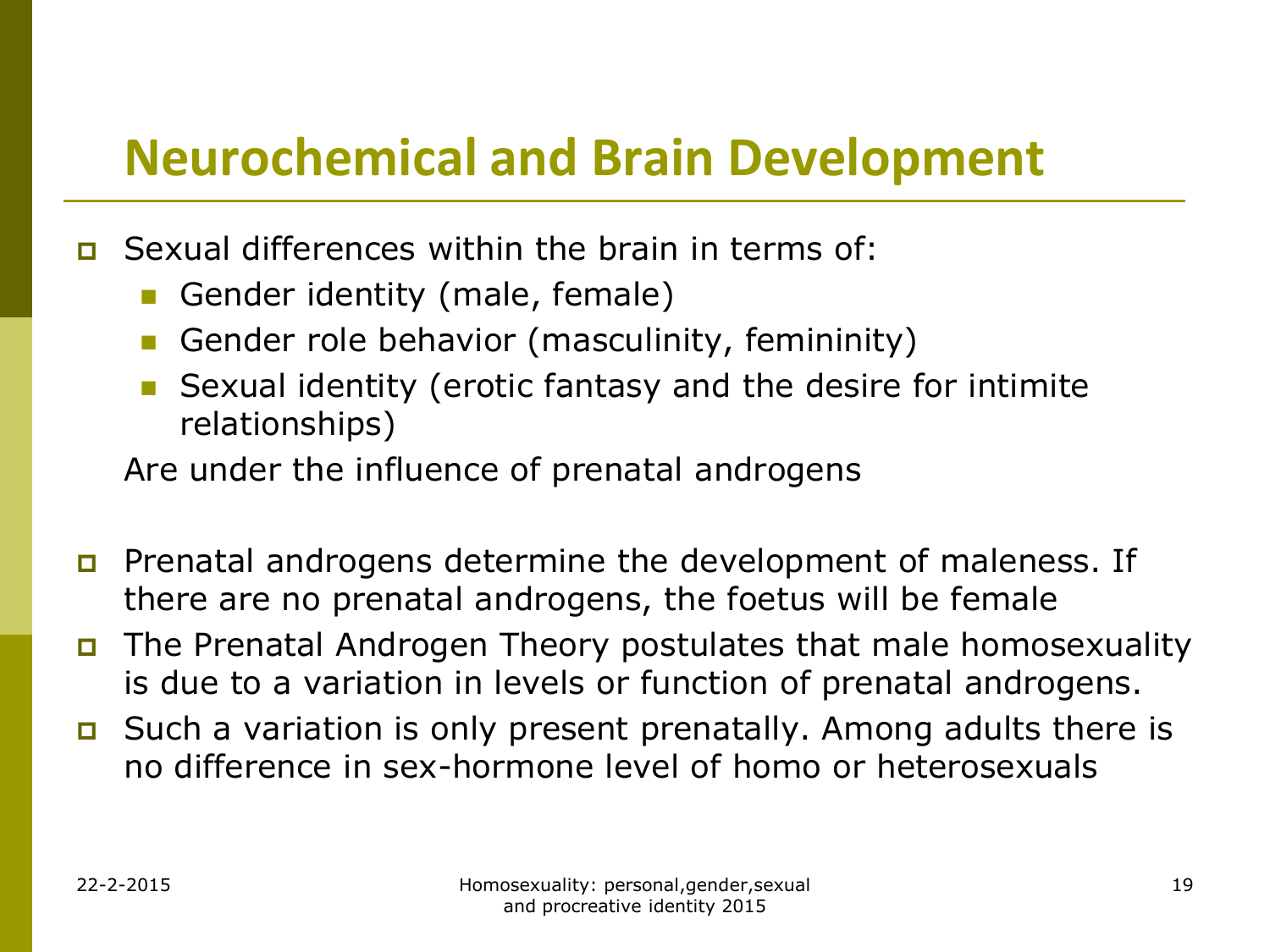#### **Friedman & Downey (2008):**

- Psychosexual development starts in the prenatal period.
- **n** Under the influence
	- **n** of the sex chromosomes
	- of the development of the **H**ypothalamic **P**ituitery **G**onodal axis production
	- of the sex steroids hormones

the process of the psychosexual development starts

- **Programming takes place in the brain of the psychosexual** development in the first 5 years of life
- The activation of the HPG-axis at the start of puberty: **Sexual Identity**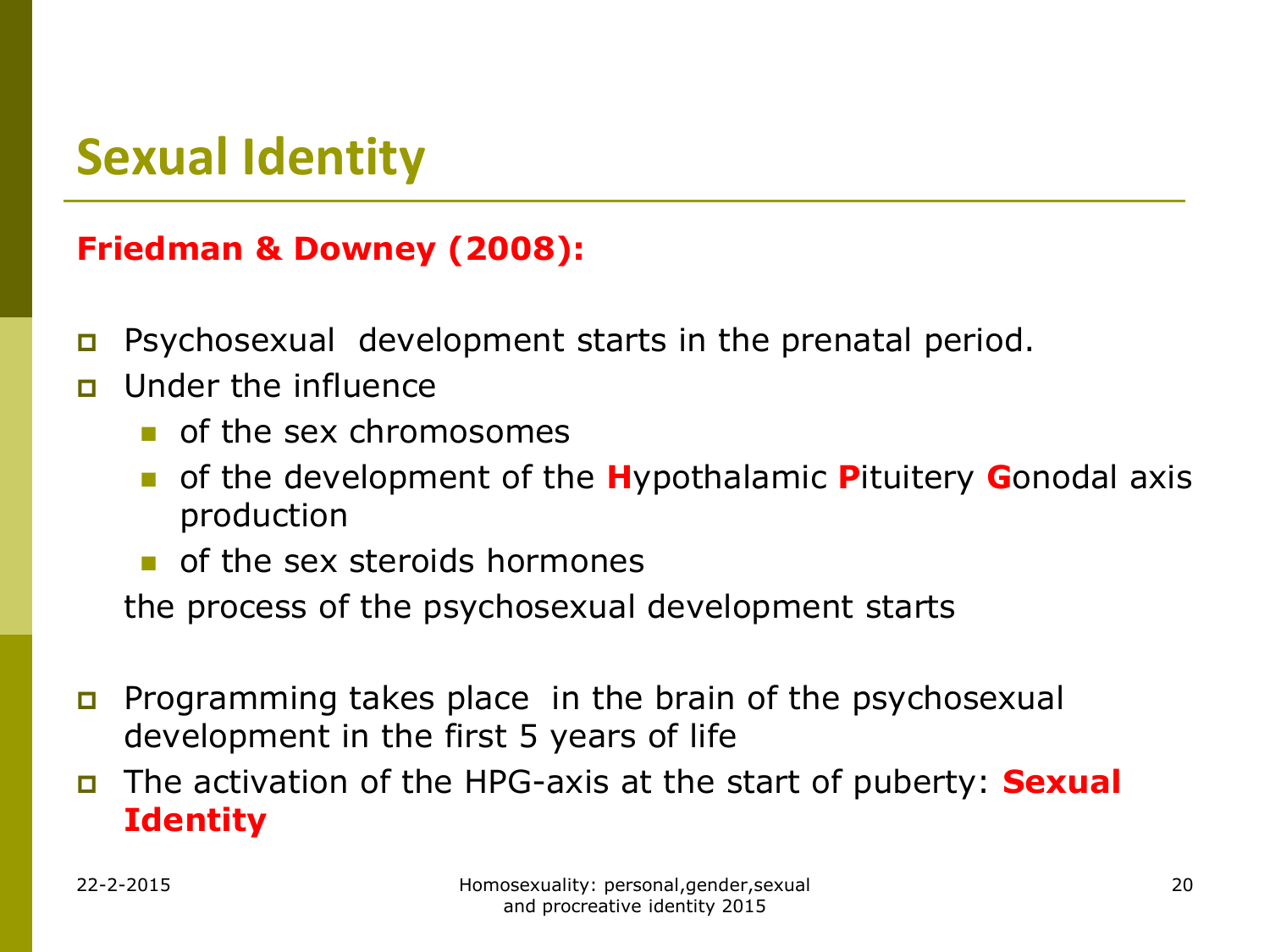- After 6 months infants start to touch their genitals and experience erotic arousal
- The programming of the regulation of sexual arousal in the child during different libidinal phases takes place in the mirroring interaction with the parents
- Inadequate mirroring( non sensitive or non responsive) leads to a distorsion of the development of psychosexual experience of the self
- The pre homosexual boy may develop within the oedipal period romantic feelings and fantasies (subconscious) towards same gender peers  $\rightarrow$  when there is no possibility for mirroring then feelings of alienation and isolation will occur
- the mirroring role of the father is very important for prehomosexual boys.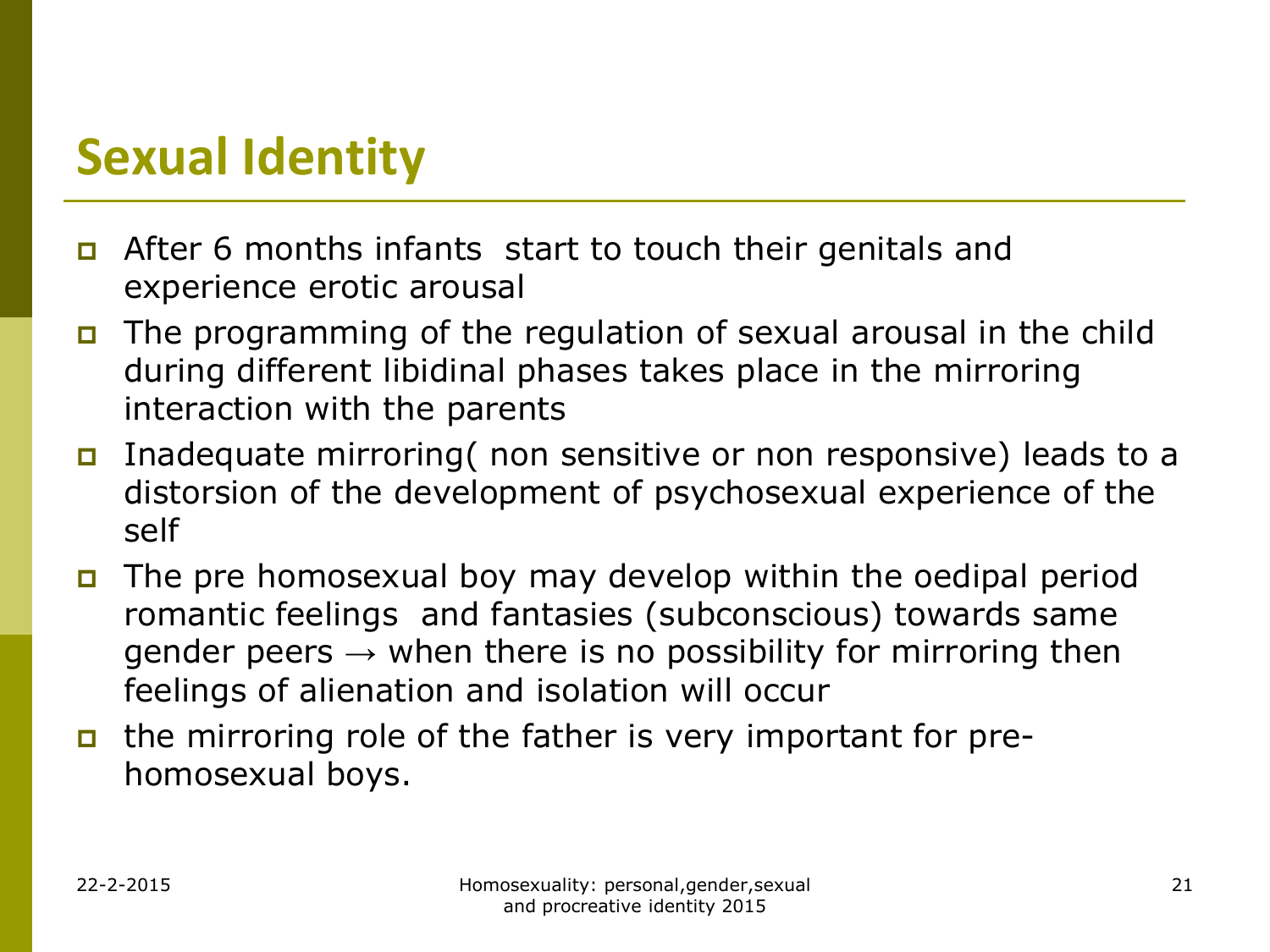- The pre homosexual boy takes a distance to the same gender peers and his father to avoid recognition and rejection of his romantic feelings
- $\Box$  Father becomes detached because he feels that his son is different from other boys and because of his sons need for closeness and romantic attachment
- The withdrawal of the father is experienced as rejection, and that can go along with feelings of masculine inadequacy
- In mirroring a realistic self representation the mirroring by the heterosexual father of the son's pre homosexual identity becomes incongruent.
- Such an incongruence leads to feelings of alienation and inadequacy  $\rightarrow$  internalized homophobia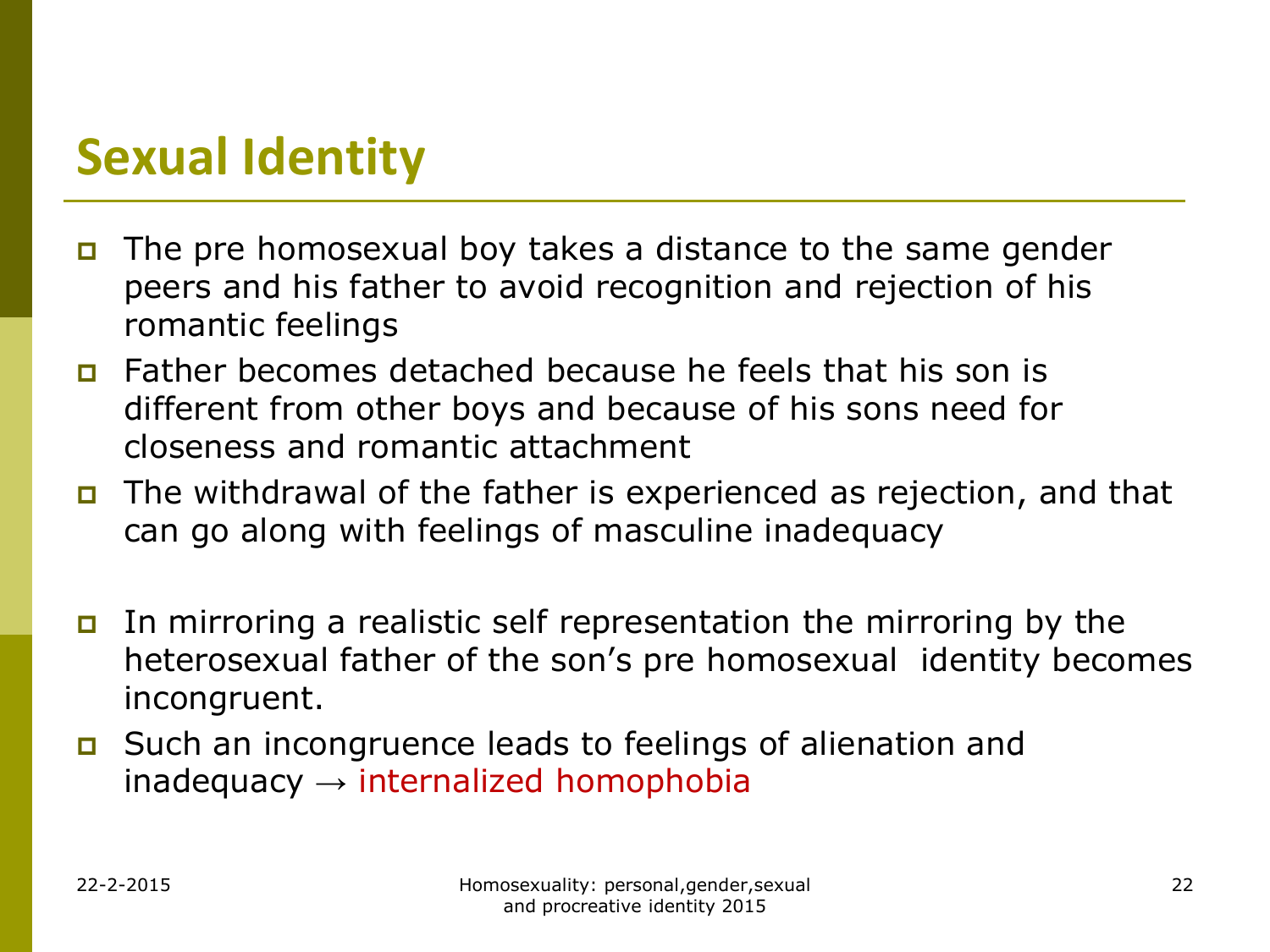- During adolescence after the emergence of the conscious homosexual fantasies there should be a coming out as a necessary phase for the development of an adult homosexual identity
	- **Acceptation of one's own erotic fantasies and the subsequent** self definition as homosexual
	- **The struggle between the homosexual desire and social** stigma, of being a member of a minority  $\rightarrow$  efforts to view the self as heterosexual, this sometimes results in a period of bisexuality: homosexual and heterosexual experimentation. After that the individual identifies with homosexuality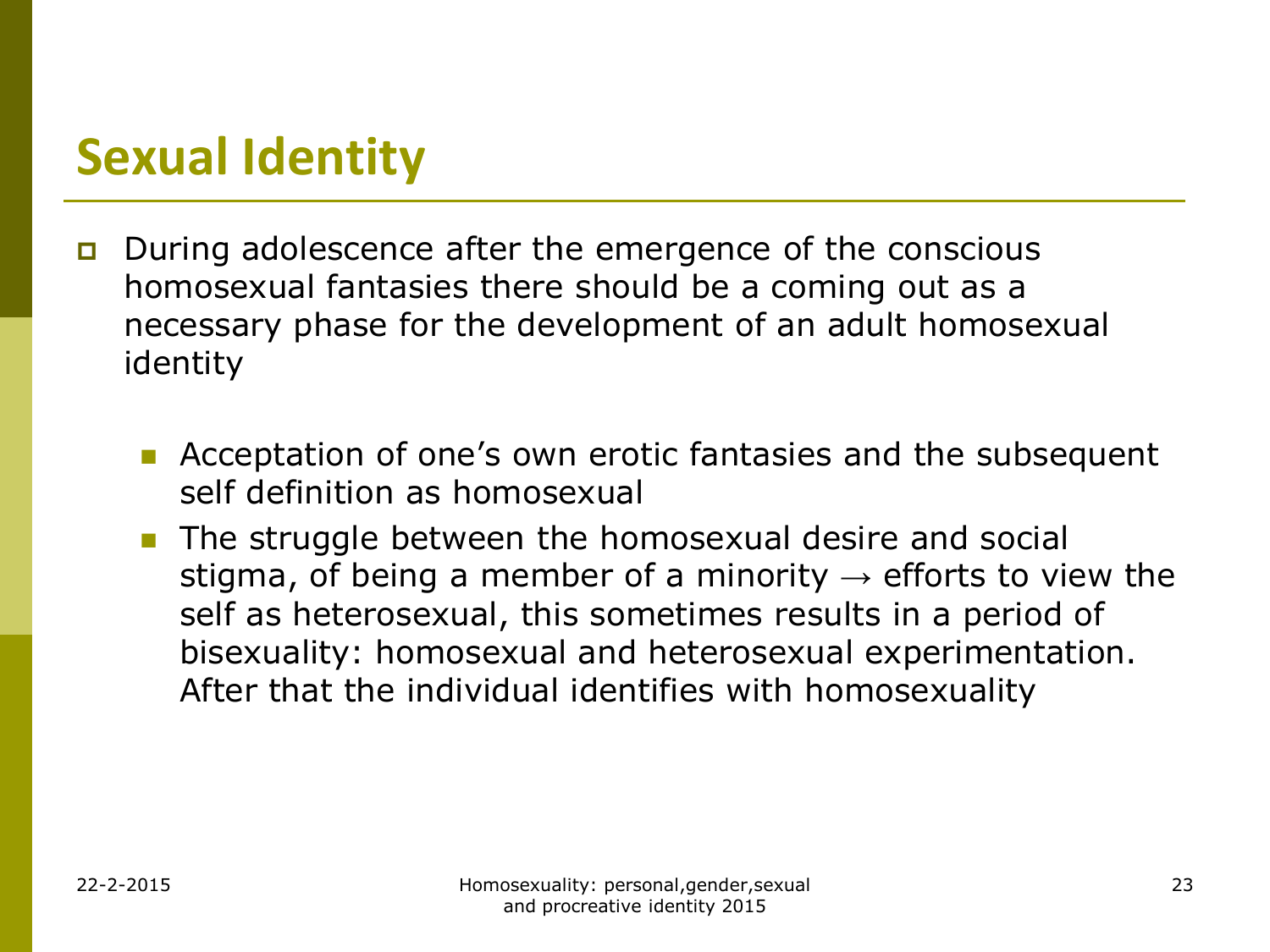- **Positive contacts with homosexual peers, reduction of feelings** of alienation and isolation, looking for affirmative mirroring and positive role models
- **Committing to a homosexual orientation as a legitimate** lifestyle: being proud of their identity and adequate feeling about themselves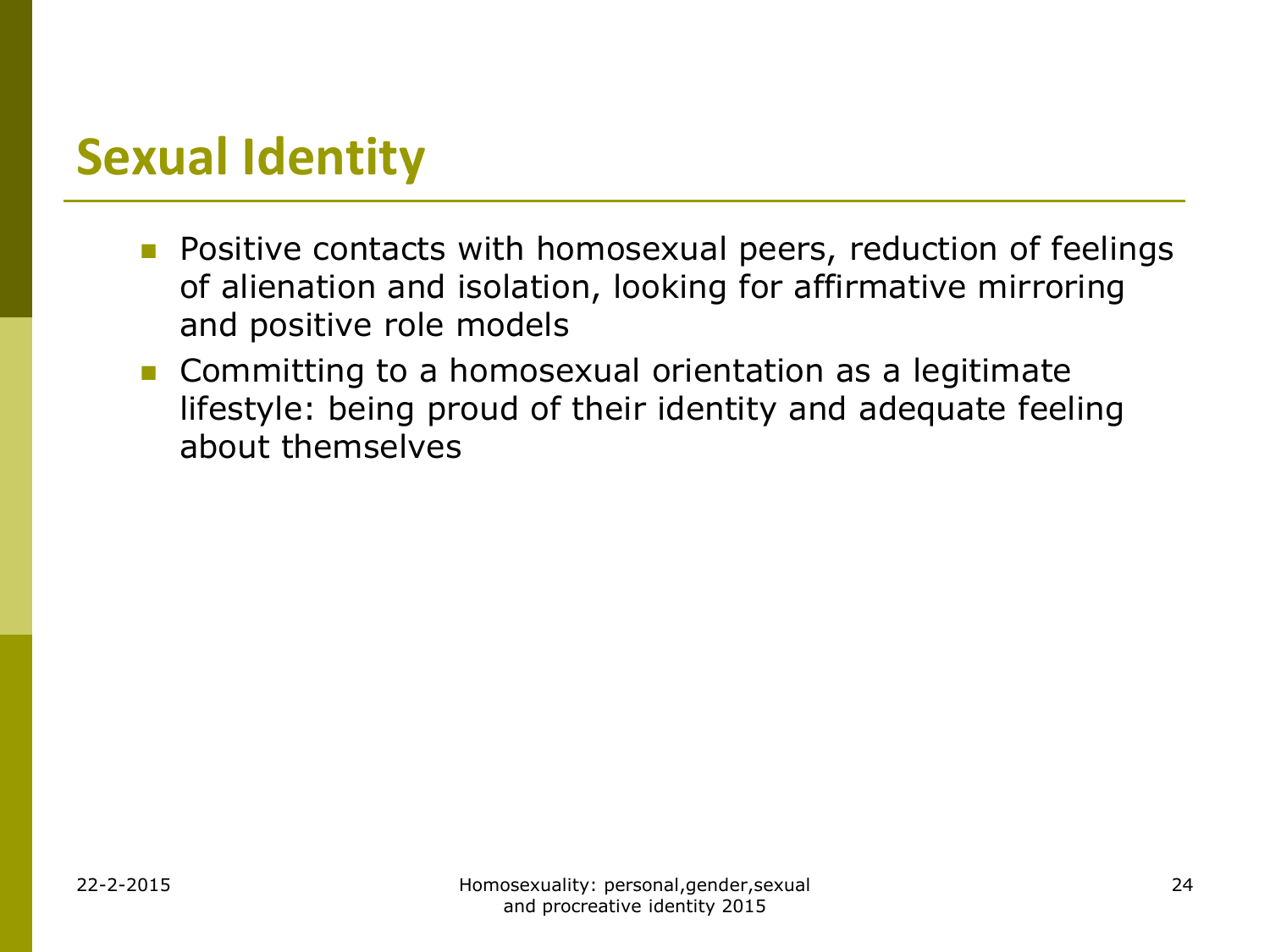- Core Gender Identity is established before the oedipal period and not primary related to the discovery of the differences between the sexes (Stoller 1968; Money and Ehrhardt 1972)
- Gender Identity is a psychological construct influenced by constitutional biological factors, cognitive development and psychosocial learning
- Formation of Core Gender Identity is not dependent upon the perception of the genital difference nor is it primary motivated by castration anxiety or penis envy (Fagot,Leinbach and Hagan 1986; Yates 1993)
- The establishment of Core Gender Identity precedes and organizes the way in which the child experiences the oedipal conflict and not the reverse (Tyson 1982)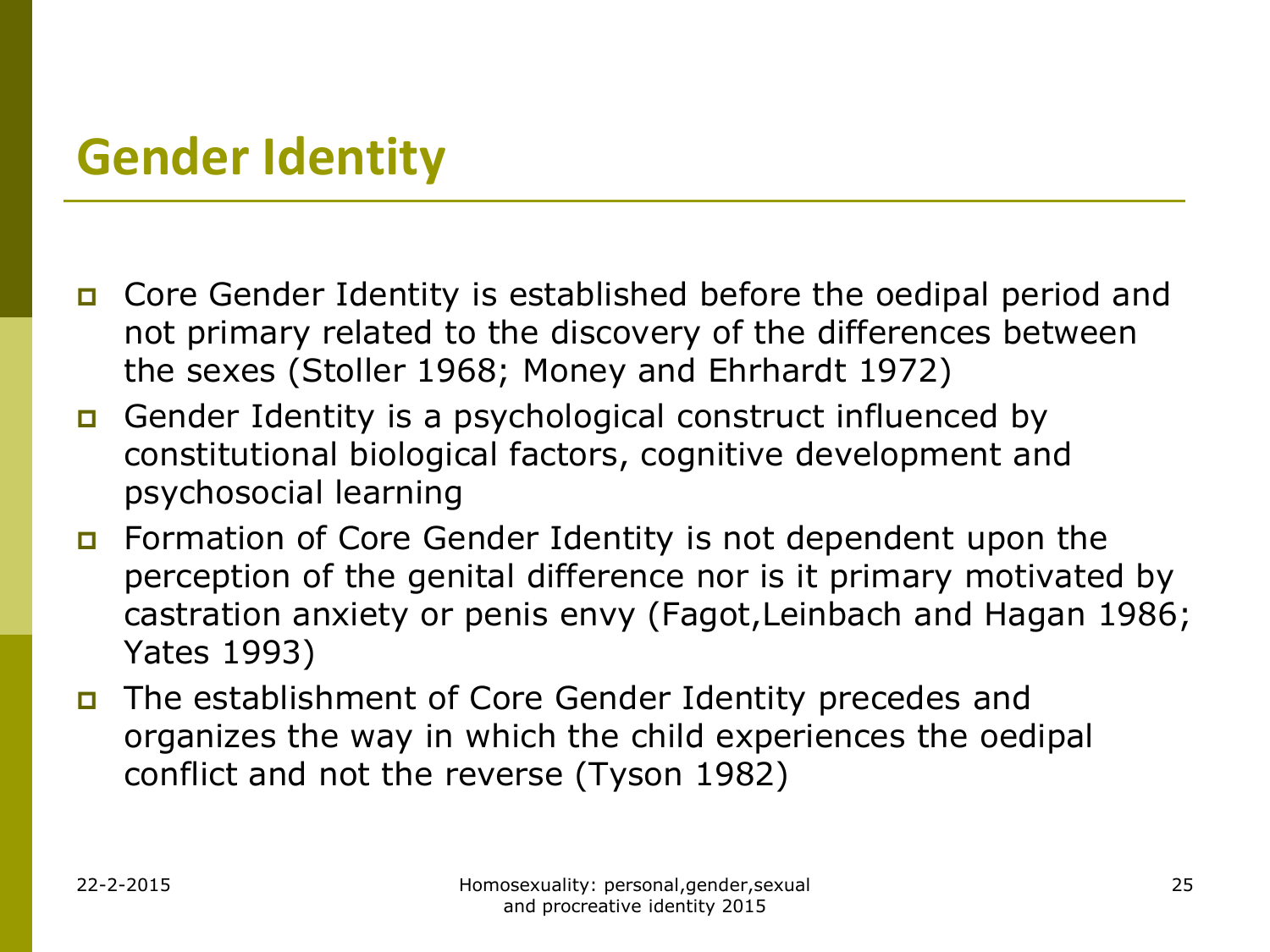- $\Box$  Starts at birth with gender assignment
- $\Box$  1,5 year core gender identity is formed, the consciousness of being a boy or a girl
- Curiosity about gender differences can be seen in sexualexplorative play
- Together with psychosocial influences, prenatal sex hormones influence the emergence of masculine or feminine identity
- A solid identity will occur during childhood by congruent parental mirroring during the oedipal phase and later on in adolescence by congruent mirroring by peers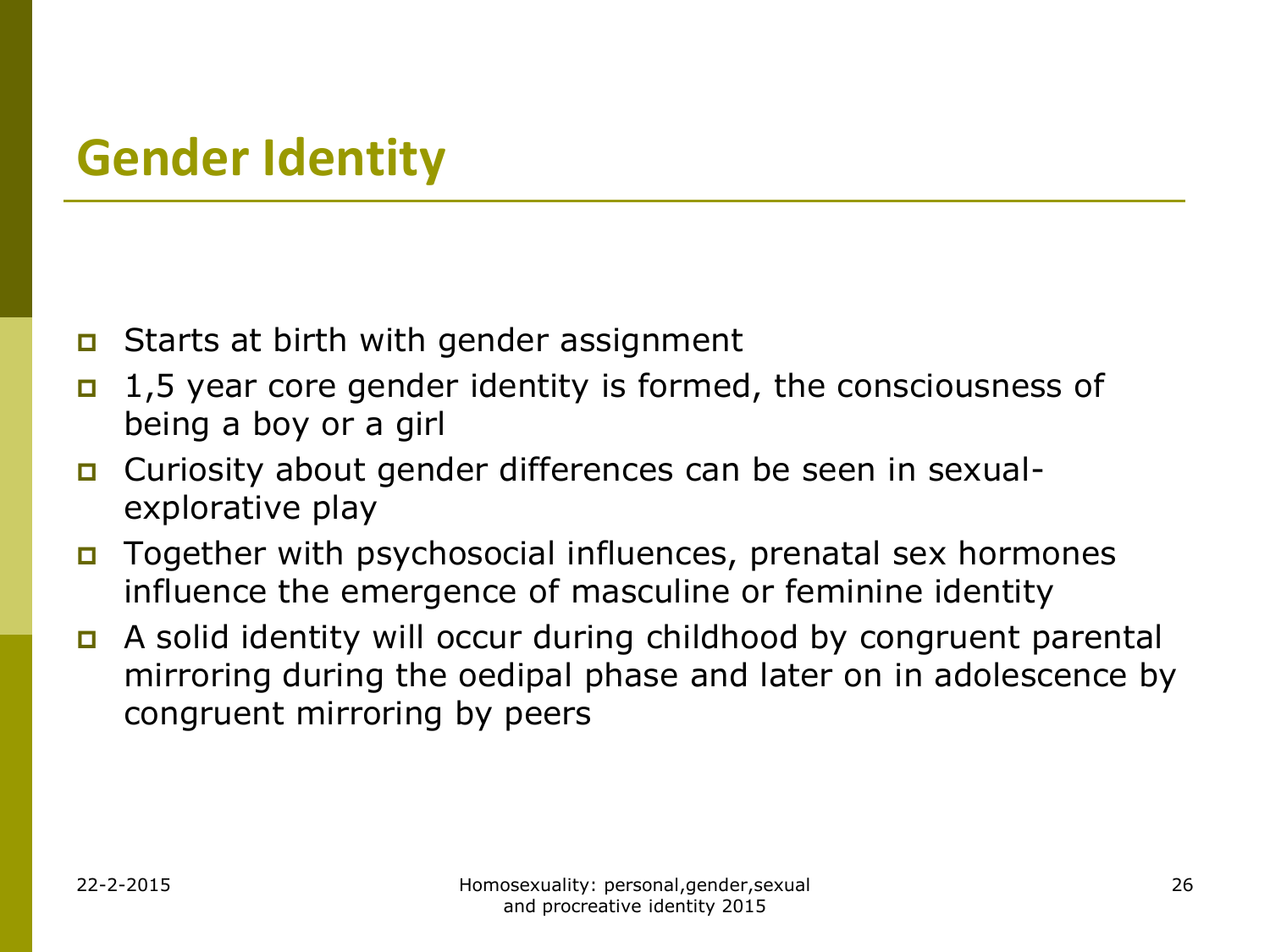Gender role behavior (Friedman & Downey 2008):

- Boys: rough and tumble.Involves acts of dominance; aggression and competition. Gender non confirmant boys are depreciated
- Girls: maternal doll play; make up. More verbal, empathic and relational. Gender non confirmant girls are accepted by boys and girls.
- Sexual identity (erotic fantasy) and gender role behavior (masculinity and femininity) are not necessary related (Cohler and Galatzer- Levy 2000).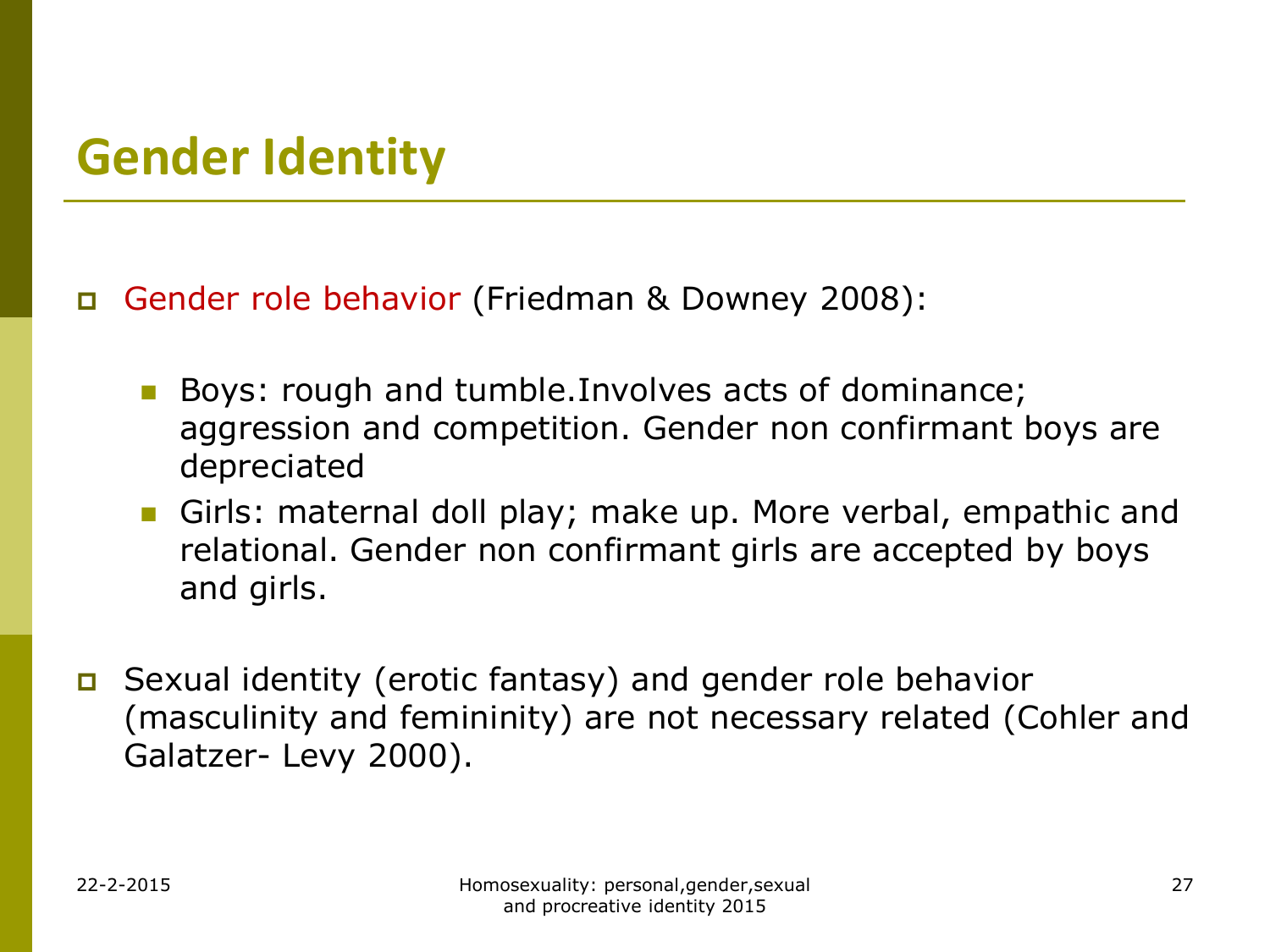- Many gender non-confirming children become heterosexual
- On the other hand many homosexual men and women experienced gender non-confirmity during childhood
- Homosexual men demonstrate diversity in gender role behavior:
	- **Hyper masculine: leather men**
	- Hyper effeminate: drag queen

To avoid average masculine behavior (Cohler and Galatzer- Levy 2000).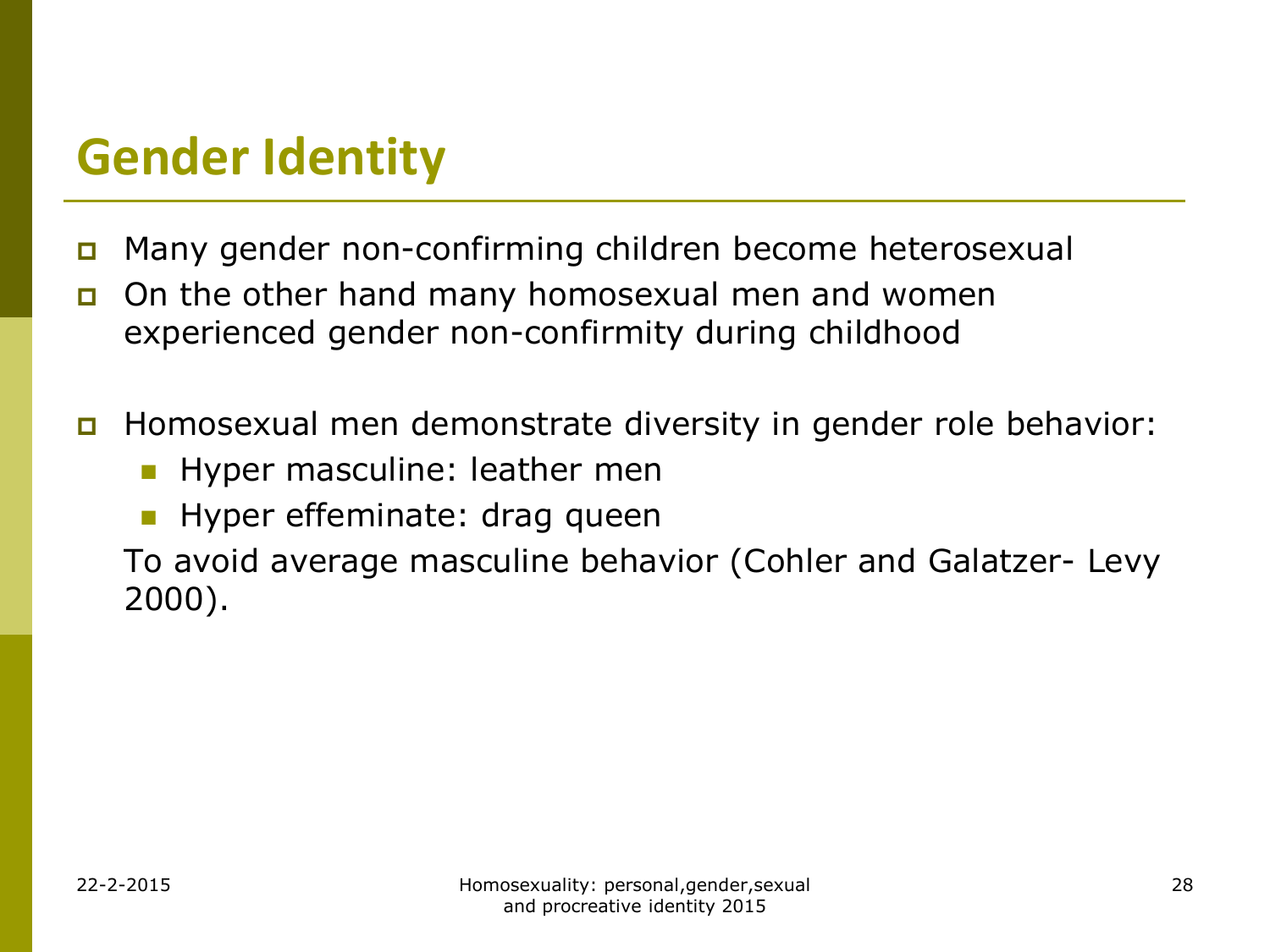### **Procreative identity**

- Generativity involves beliefs and actions which express concern for the next generation's welfare
- Research (Berkowitz 2007) shows that procreative consciousness is present from age 5 and is equally present in adolescence in young homo- and heterosexual men
- Some homosexual men and women shape their generativity by means of biological procreation, others by means of cultural procreation
- In cultural evolution, skills,ideas,faiths, science are copied and transmitted to the next generation from brain to brain (Dawkins 1976).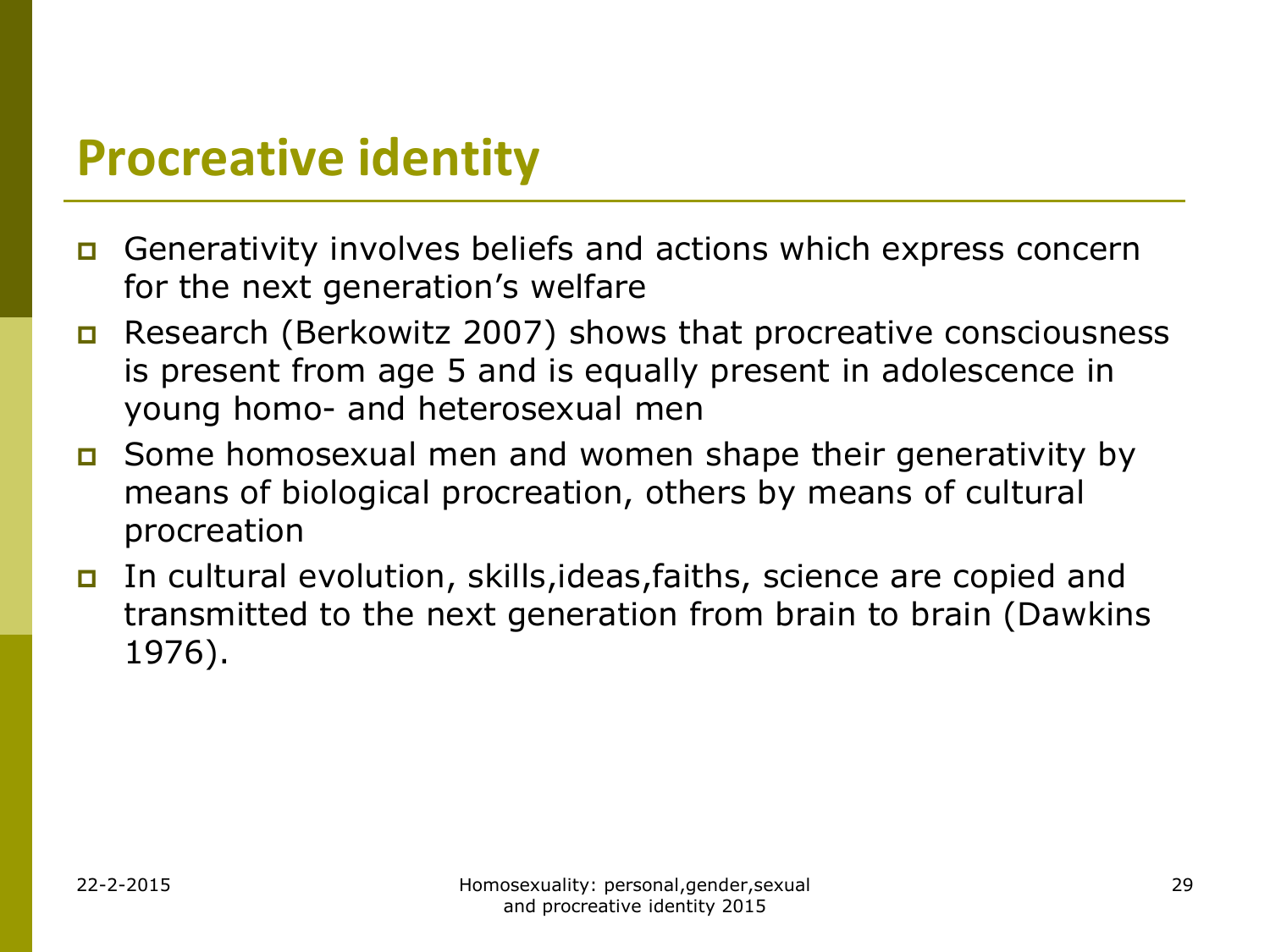### **Procreative identity**

- **The masculine procreative identity involves becoming a father,** and developing the capacity for paternal, watchful protectiveness (Diamond 1997)
- To day a significant part of homosexual men and women have children often by committing to a parental alliance, a gestational mother or adoption  $\rightarrow$  homosexual fathers and lesbian mothers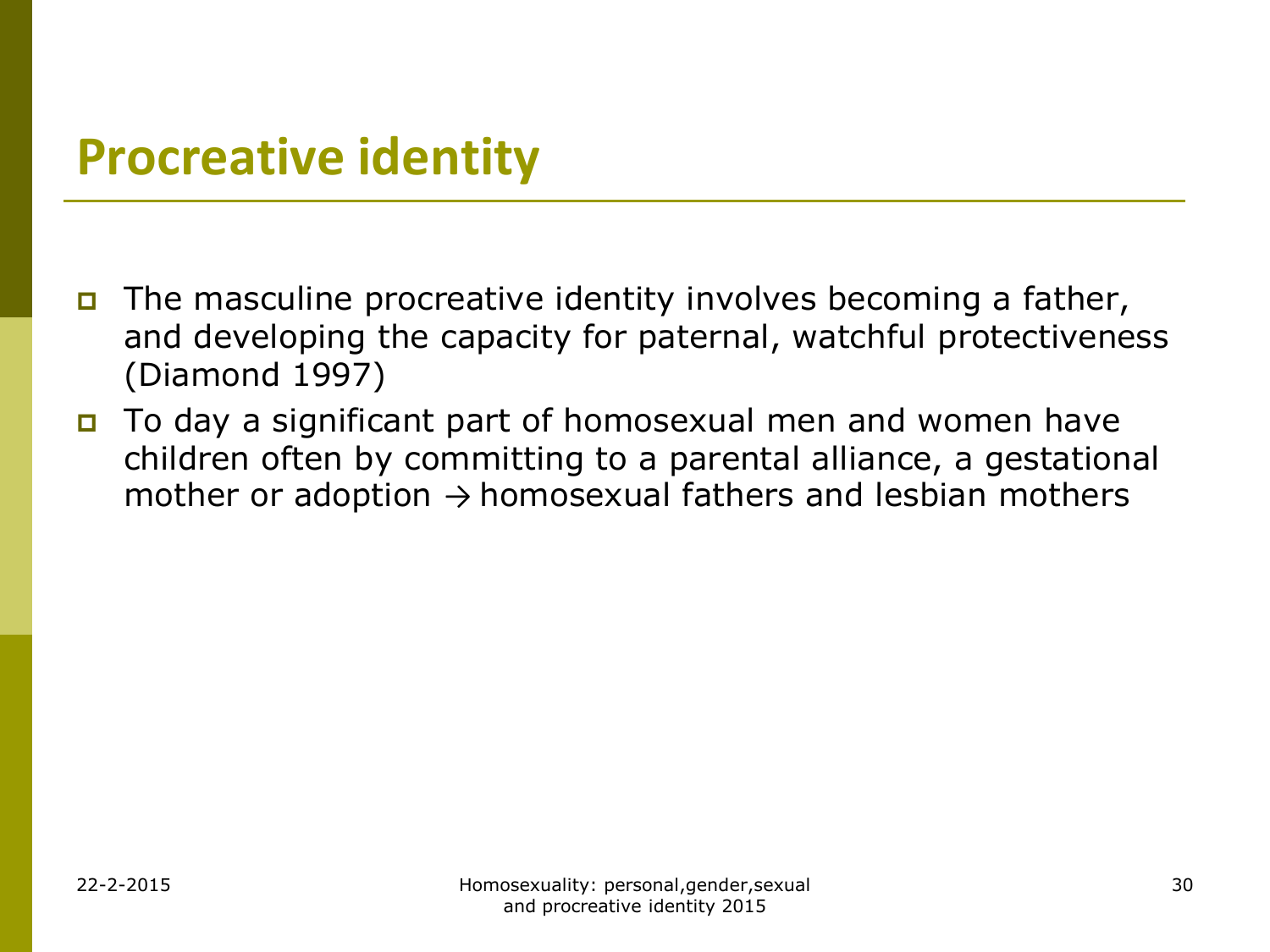### **Procreative identity**

- Studies about the development of psychological problems in children show no differences between homosexual or heterosexual families
- Some studies indicate that gay/lesbian families which are quite planned report a better quality of their partner relationship then heterosexual families in which there are quite a few unintended pregnancies (Regnerus 2012)
- Children from families in which there is a parent who failed in having a heterosexual partner relation did a bit less well, because of the fact that they had to deal with the disclosure process of the parental figure (Regnerus 2012)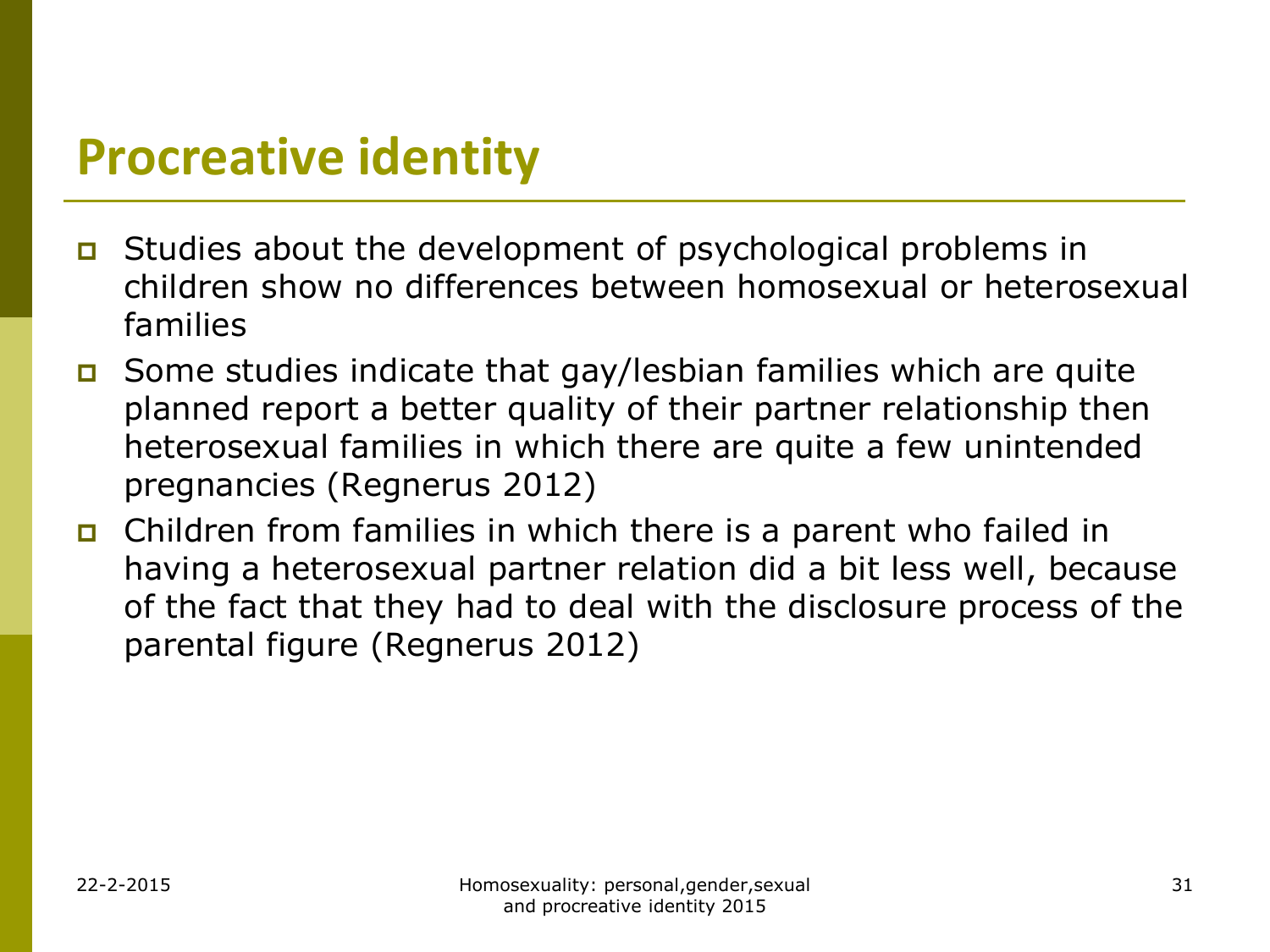# **Risc Factor for the development of pathology**

#### **Internalized homophobia:** related to inadequate mirroring

- The internalization of negative attitudes and beliefs about homosexuality
- It influence: identity formation, self esteem, object relations, the elaboration of defenses and superego functioning
- Late childhood experiences are important in the development of internalized homophobia
- Internalized homophobia can result from unresolved childhood traumatic stress reaction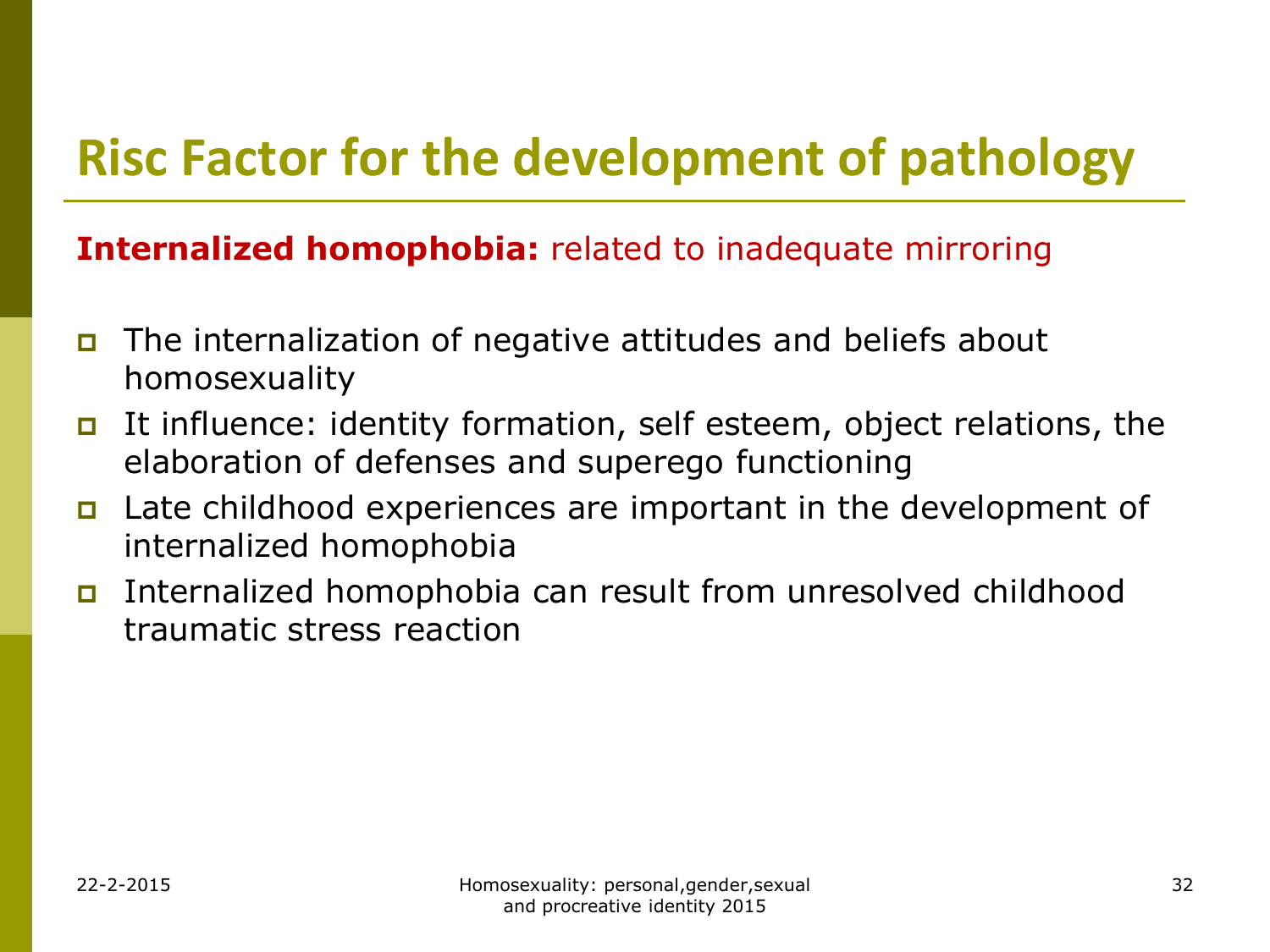# **Risc Factor for the development of pathology**

- **D** Can result into:
	- **severe feelings of guilt,**
	- **shame**,
	- self hatred
	- self destructive/ suicidal behavior (masochistic behavior)

 Leading to a negative therapeutic reaction: the unconscious need to suffer.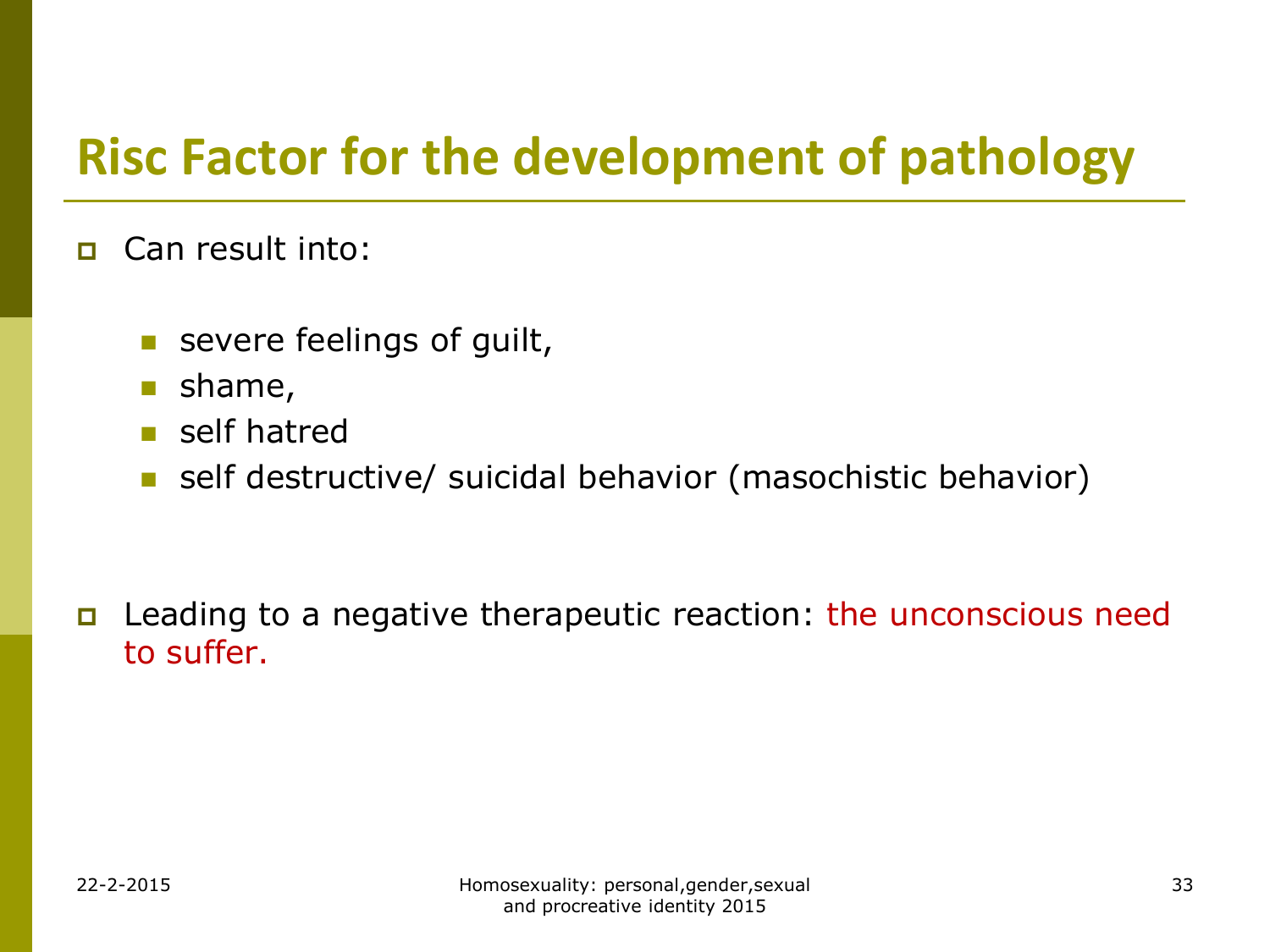#### **Literature**

- Bailey J.M., Bobrow D., Wolfe M. and Mikach S. (1995) Sexual orientation of adult sons of gay fathers. *Dev. Psychol*. 31,115-123
- Berkowitz B. (2007) A Sociohistorical Analysis of Gay men's procreative consciousness. *In Gay and Lesbian Parenting : New Directions* eds. Tasker F. and Bigner J.J. Binghamton NY: Hayworth Press
- Cohler B.J. and Galatzer-Levy R.M.,(2000) *The course of Gay and Lesbian Lives, Social and Psychoanalytical Perspectives.* Chicago IL, The University of Chicago Press.
- Dawkins R.(1976) *The Selfish Gene.* Oxford: University Press
- Diamond M.(1997) Boys to men, the maturing of masculine gender identity through paternal watchful protectiveness. *Gender Psychoanal* 2, 443-468
- Erikson E.H. (1968) *Identity,Youth and Crisis.* New York, Norton
- Fonagy P., Gergely G., Jurist L. and Target M. (2002) *Affect Regulation, Mentalization and the Development of the Self.* New York, Other Press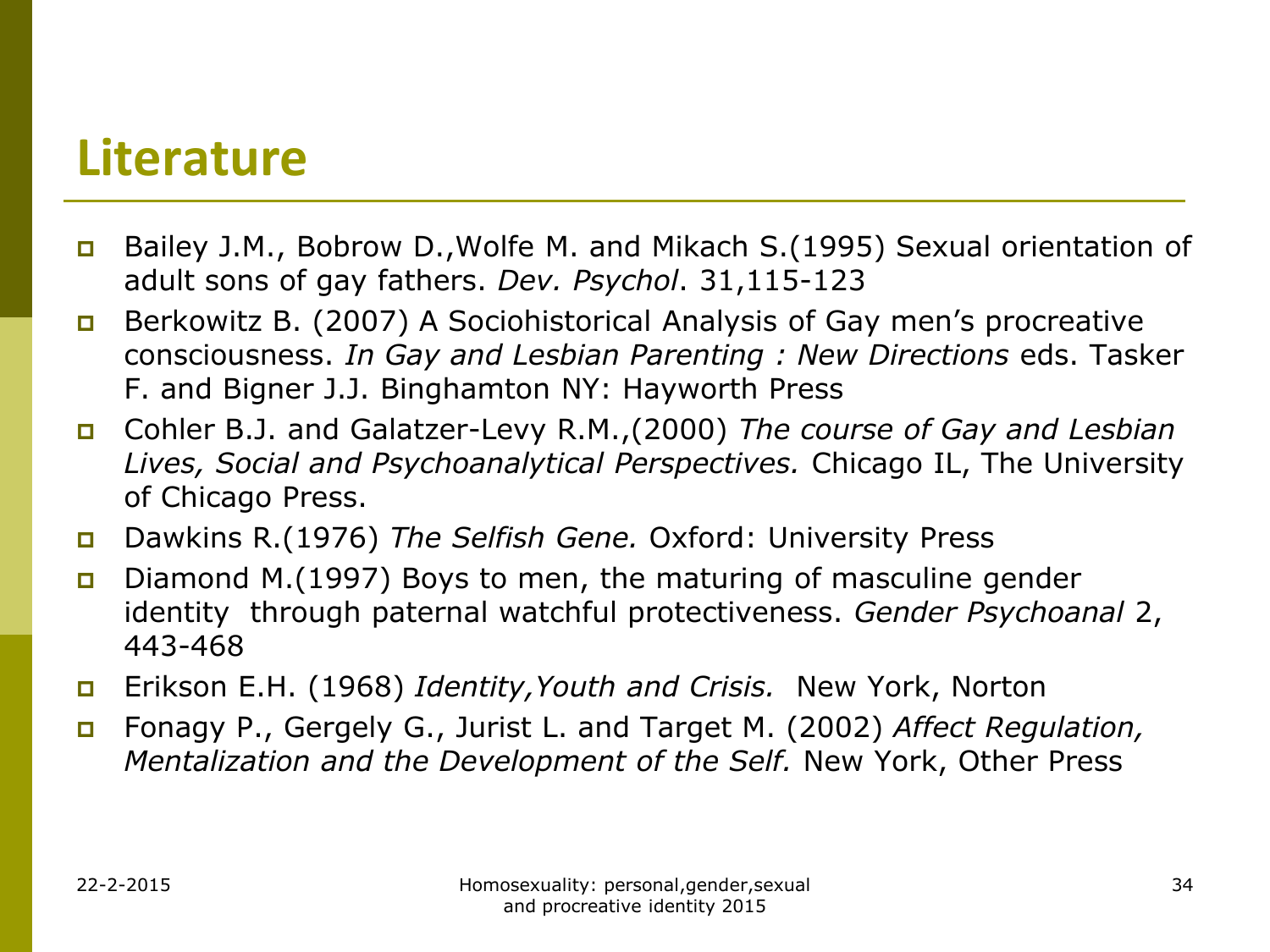### **Literature**

- Friedman R.C. & Downey I.J.(2002*),Sexual Orientation and Psychoanalysis,Sexual science and clinical practice.* New York Columbia University Press
- Friedman R.C. & Downey I.J.(2008),*Sexual Orientation and Psychodynamic Psychotherapy,Sexual science and clinical practice.* New York Columbia University Press
- Gartrell N.K., Bos H. and Goldberg N.G. (2011)Adolescents of the U.S.national longitudinallesbian family study: sexual orientation, sexual behavior and sexual risk exposure. Arch. Sex.Beh. 49, 1199-1209
- Gergely G. (2007) The social construction of the subjective self. Developmental science and psychoanalysis, integration and innovation, eds. Mayes L.,Fonagy P. and Target M. London Karnac Books pp 45-82
- Harter S. (2012) The Emerging Self-processes during Childhood and Adolescence in *Handbook of Self and Identity,* eds. Leary M. and Tangney J.P. New York, The Guilford Press